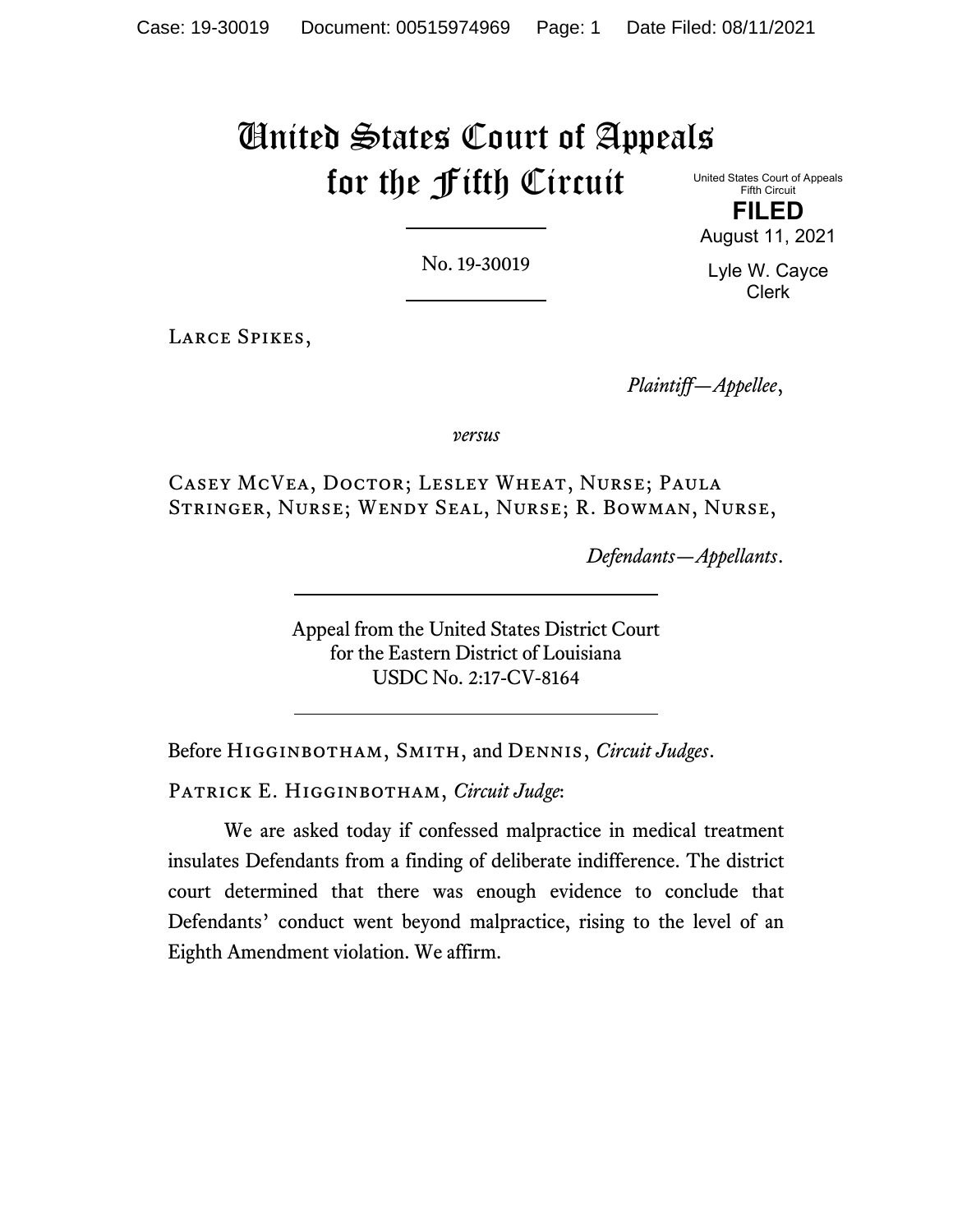**I**

Spikes, a former inmate, suffered an injury to his right hip while incarcerated at the Rayburn Correctional Center in Angie, Louisiana. He presented to the infirmary in a wheelchair, complaining of extreme pain and inability to walk. Medical staff ordered ibuprofen and a muscle rub to treat what they perceived to be a muscle strain.

Spikes returned to the infirmary five more times over the next six weeks, each time complaining of intense pain and inability to walk, stand on, or bend his right leg. Each time he was given ibuprofen and muscle rub. Although this course of treatment did not improve Spikes's pain or ability to walk, neither his nurses nor physician reassessed their diagnosis—despite his physician's concession that lost functionality would be indicative of a fracture and that a muscle strain would begin to improve in week two. Medical staff continued their cursory treatment for six weeks, without ordering any imaging, even though x-ray equipment was immediately at hand. When finally ordered, it disclosed a serious fracture requiring immediate transfer to University Medical Center New Orleans for surgery.

Spikes sued his nurses and his physician under 42 U.S.C. § 1983, alleging they were deliberately indifferent to his medical needs in violation of the Eighth Amendment. The district court denied the defendants' motion for summary judgment, finding that, at that juncture, they were not entitled to qualified immunity. On appeal, they urge there was no constitutional violation, that, at most, they misdiagnosed Spikes, a contention that steps past resolution of questions of fact. There were no changes in Spikes's condition from his first trip to the infirmary to the taking of an x-ray, and a jury could conclude that Spikes's inability to walk or stand cannot be squared with the treatment adhered to for six weeks. That is, Spikes has produced sufficient evidence for a jury to find that medical personnel knew their initial diagnosis of a strain was wrong, and that in persisting in their treatment, they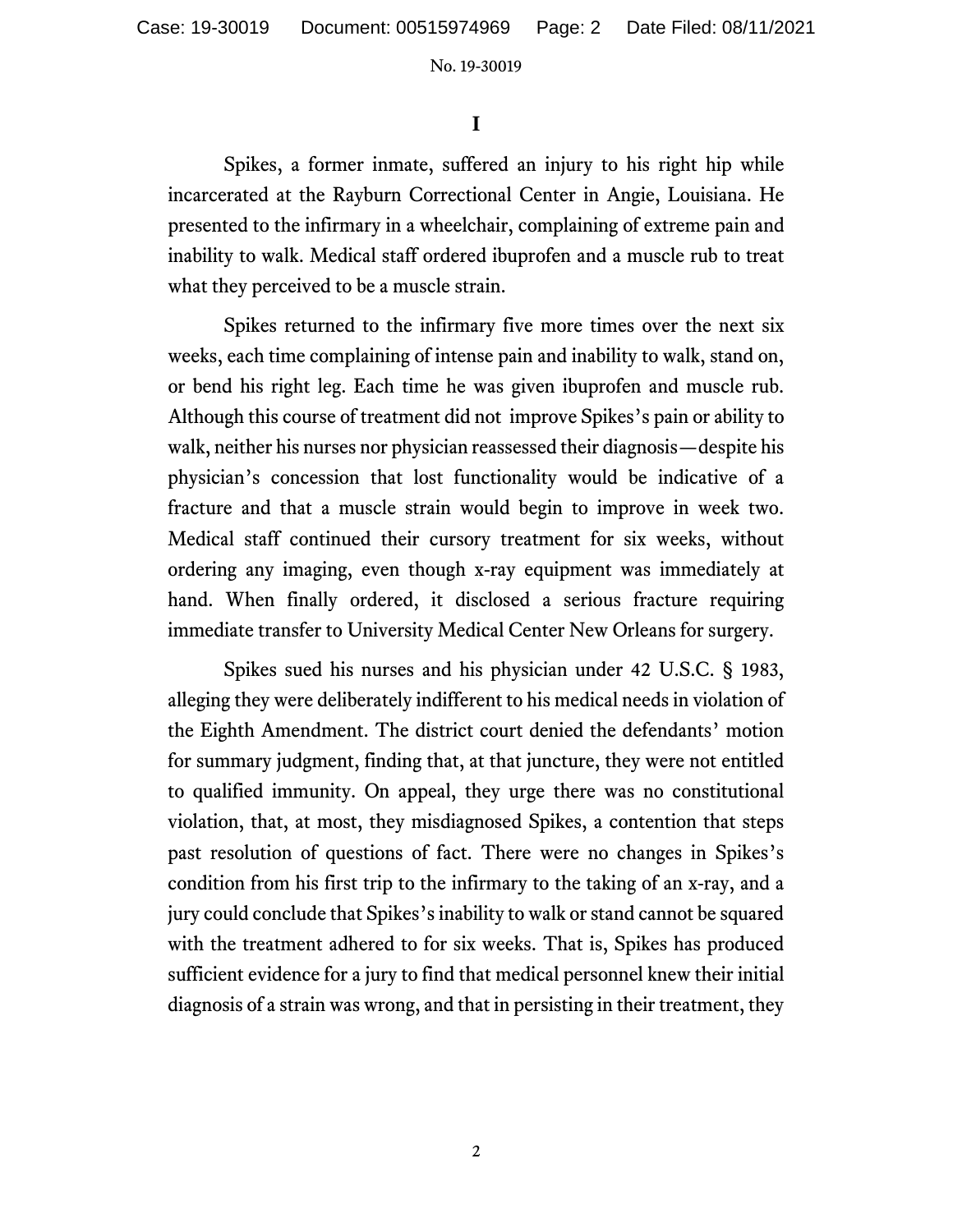were deliberately indifferent to the risk of leaving a fractured hip untreated, conduct violative of the Eighth Amendment.

# **II**

# **A**

Inmates at the Rayburn Correctional Center are permitted to make a request for medical care during a regular sick call, from 6:00 p.m. to 6:30 p.m. on Sunday through Thursday evenings. Inmates may also "self-declare sick calls" for emergency conditions that cannot wait. When an inmate goes to the infirmary for sick call, he is initially examined by one of the facility's nurses. Nurses assess the patient and may deliver treatment in accordance with the physician's standing orders—prewritten orders authorizing certain treatment for routine medical issues. The nurses document the patient's complaint, as well as their assessment and treatment of the patient, in a Health Care Request Form. These notes remain with the patient's chart to be pulled on his subsequent visits. Each is also reviewed by the doctor on the morning of the following business day. When the doctor reviews the nurse's note, he may determine that the patient should be seen by him in either an emergent, routine, or urgent call out. However, if a nurse perceives that a patient is having a life-threatening emergency, she can call the doctor at any time for immediate assistance.

Dr. Casey McVea, who served as Medical Director at Rayburn from 2013 to 2016, testified that he relied heavily on nurses' assessments and recommendations to determine when a patient should be seen. As the sole practitioner in the facility from 2015 to 2016, Dr. McVea further testified that he was only able to see a patient immediately on an emergent call out if the patient presented with an unstable condition, like a heart attack or stroke. Urgent call outs for obvious ailments like a broken leg or very high blood pressure were seen by Dr. McVea within one to four weeks. Patients ordered for routine call outs in less serious situations were typically seen by Dr. McVea within four to eight weeks.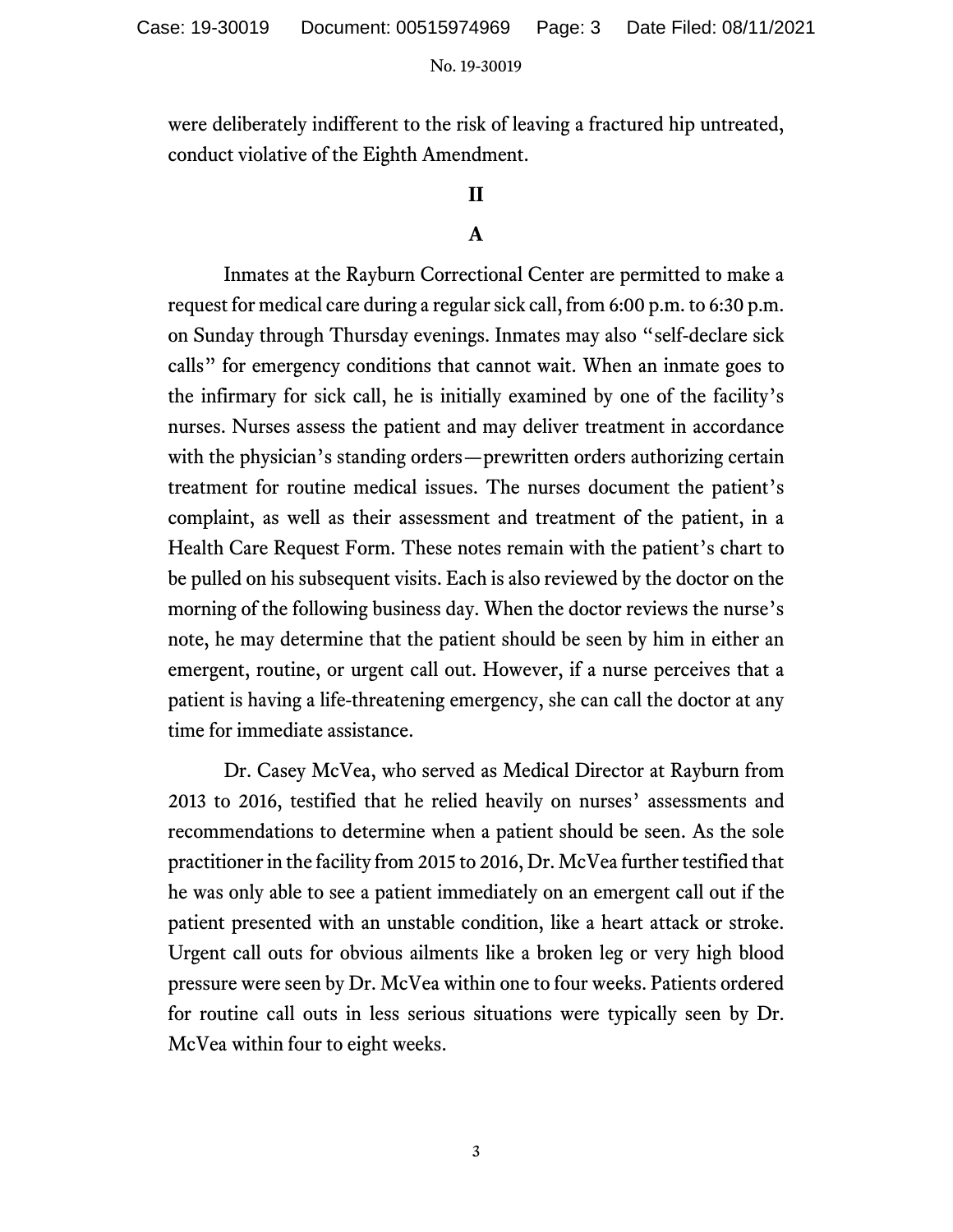Dr. McVea testified that he might change a patient's priority for a call out if something changed in their assessment that warranted faster review. Similarly, nurses at Rayburn testified that they would alert Dr. McVea to patients that needed to be seen more urgently than their scheduled call out by calling him or recommending it in their note. Nurses could also call the doctor for authorization to order x-rays if needed.

Against this backdrop, on June 30, 2016, after lifting weights at Rayburn, Spikes complained of a sharp pain in his hip and groin area. Spikes testified that he could no longer move his right leg or walk; that he declared an emergency sick call and went to the infirmary in a wheelchair, where he was seen by Nurse Paula Stringer. Spikes further testified that he told Nurse Stringer that his leg had suddenly begun "killing" him after his workout and he could no longer walk. In her note, Nurse Stringer documented that Spikes complained of a "pulled muscle in R groin" and assessed him with a "muscle strain."[1](#page-3-0) In accordance with Dr. McVea's standing orders, Nurse Stringer ordered an analgesic balm for Spikes to rub on his hip area and gave him ibuprofen and ice. On July 5, 2016, Dr. McVea reviewed Nurse Stringer's note and signed off on her treatment plan.[2](#page-3-1)

Also on July 5, 2016, Spikes filed another emergency sick call due to his continuing pain, which now extended to his lateral thigh. Still unable to walk, Spikes arrived in a wheelchair, complaining of increased pain, despite ibuprofen and muscle rubs for five days. When asked to weigh himself, he testified that he "dragged [himself] to the weight" and "jumped up there on one leg." Yet, in her note, Nurse Stringer wrote that Spikes walked to the scale without assistance with a full range of motion in his right lower

<span id="page-3-0"></span><sup>&</sup>lt;sup>1</sup> Spikes alleges that Nurse Stringer suggested that he had "pulled a muscle"—not him.

<span id="page-3-1"></span><sup>&</sup>lt;sup>2</sup> Due to Dr. McVea's weekend and holiday schedule, he did not review Nurse Stringer's note for five days.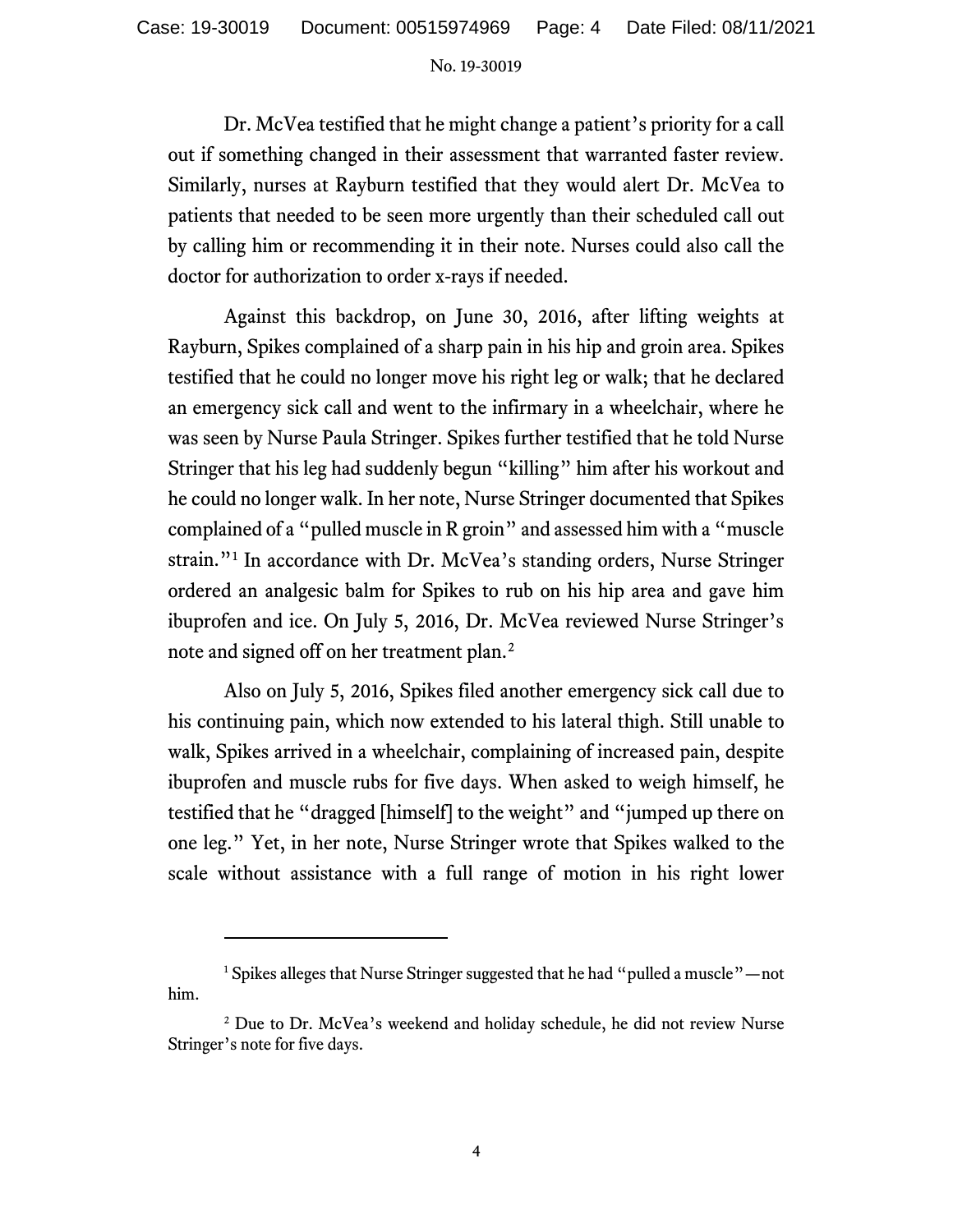extremity.<sup>[3](#page-4-0)</sup> She again assessed Spikes with a muscle strain and ordered continued treatment of ibuprofen and a muscle rub. She did not refer him to be seen by Dr. McVea. The next day, Dr. McVea reviewed Nurse Stringer's note, including the entry that Spikes walked to the scale, and ordered that Spikes's current treatment be continued with an increase in ibuprofen from two hundred to four hundred milligrams, three times daily for three months.

On the same day, July 6, 2016, Spikes again filed emergency sick call, again requiring a wheelchair to get to the infirmary, where he saw Nurse Cindy Wallace. [4](#page-4-1) In her note, contrary to earlier notes, Nurse Wallace documented that Spikes arrived via wheelchair, could not walk, and described pain in his right hip radiating down to his right knee. She in turn discussed this sick call with Dr. McVea, but he continued the ibuprofen and muscle rub. He did order bottom-bunk assignment, access to crutches for seven days, and that Spikes later be seen in a routine call out.

Eight days later, on July 14, 2016, Nurse Robin Bowman saw Spikes on a routine sick call. Again, in her note, Nurse Bowman reported that Spikes arrived in a wheelchair, complained of severe pain, and stated he could not stand on or bend his right leg. Nurse Bowman documented possible swelling to Spikes's hip, and he reported increased pain when she pressed on his hip during a physical examination. Noting that this was Spikes's fourth sick call for the same complaint, Nurse Bowman continued treatment of ibuprofen and balm. She also ordered a routine call out with Dr. McVea and that he be placed for five days on no-duty status with a bottom-bunk assignment and continued access to his wheelchair. Dr. McVea reviewed Nurse Bowman's note on July 18, 2016.

<span id="page-4-0"></span><sup>&</sup>lt;sup>3</sup> She testified that she could not recall from her notes how she reached that conclusion.

<span id="page-4-1"></span><sup>4</sup> Appellants note that pleadings in the district court inadvertently referred to Nurse Cindy Wallace as Nurse "Cindy Williams."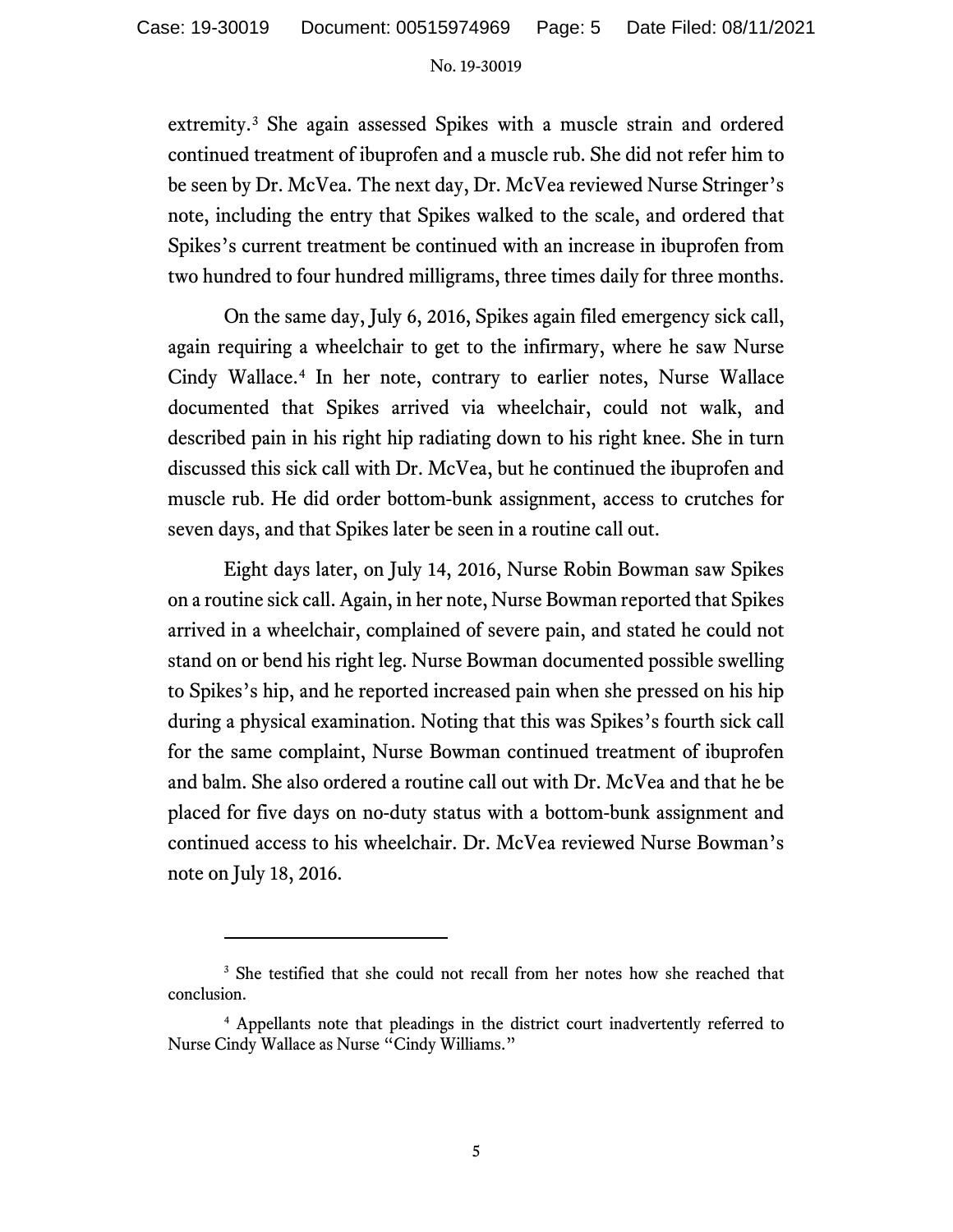The next day, Spikes filed another routine sick call and was seen again by Nurse Bowman. Her note again reflected that Spikes arrived to the infirmary in a wheelchair and requested that his no-duty status be extended due to his pain and inability to stand on or bend his leg. There were no changes in Spikes's treatment, and Nurse Bowman noted that a routine call out was already scheduled with Dr. McVea. Dr. McVea reviewed the chart the following day, July 20, 2016, and confirmed that an appointment was already scheduled.

That same day, Spikes made yet another emergency sick call and was seen by Nurse Lesley Wheat. He testified that his condition was unchanged. Nurse Wheat documented that Spikes again arrived in a wheelchair complaining of right groin pain. She noted Spikes's frequent visits to the infirmary and offered him crutches with the advice not to participate in sports or lifting. On reviewing his chart, Dr. McVea removed him from no-duty status, putting him on regular duty with a note that he could continue to use his crutches for the next week.

The same day, still ignoring his inability to walk, Nurse Wheat filed a disciplinary report against Spikes for making a sixth visit to the infirmary for a "complaint [that had] been addressed," resulting in lost yard-time privileges for a month. Spikes asserts that taking his yard-time privileges away effectively prevented him from continuing to seek medical care through the sick call system, which had the practical effect of allowing his nurses and physician to avoid treating him for three of the six weeks he unnecessarily suffered.

On August 11, 2016, Spikes was seen at a routine doctor call out by Dr. McVea. Spikes again reported that he could not stand on or bend his leg. Dr. McVea ordered an x-ray for the same day and ordered Spikes placed on limited-duty status, with assignment to a bottom bunk, limited lifting, and crutches. When Spikes's x-ray found a fractured right hip, he was ordered transferred to University Medical Center New Orleans (UMC). On August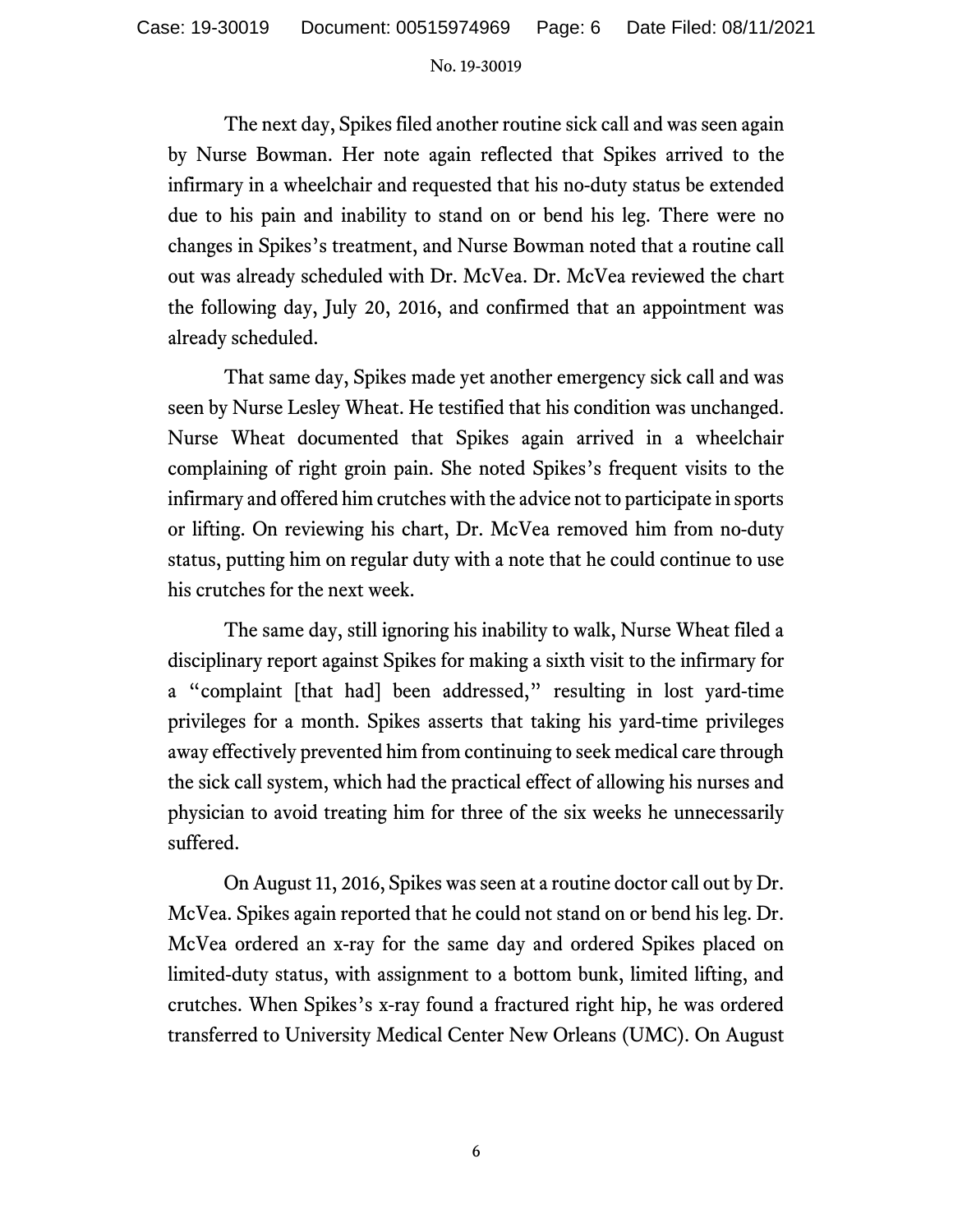15, 2016, doctors at UMC performed an open reduction surgery. Spikes alleges that the bones in his hip began healing incorrectly due to the delay in his treatment, forcing his surgeon to refracture his hip in order to properly complete the surgery.

## **B**

On August 23, 2017, Spikes brought three § 1983 claims and a state law claim against Dr. McVea and Nurses Stringer, Bowman, and Wheat, each in their individual capacities. [5](#page-6-0) In his § 1983 claims, Spikes alleged that his Eighth Amendment right to be free from cruel and unusual punishment was violated because: (1) Dr. McVea established unconstitutional procedures and policies related to inmate access to medical care; (2) Dr. McVea and Nurse Wheat failed to train and supervise their subordinates; (3) and each defendant was deliberately indifferent to his medical needs before and after his surgery. [6](#page-6-1) Spikes also brought state law claims against his nurses for intentional infliction of emotional distress.[7](#page-6-2)

Defendants moved to dismiss these claims under Rule 12(b)(6), asserting qualified immunity. The district court denied the motion. The defendants then moved to dismiss Spikes's state law claims as barred by the Eleventh Amendment. The district court agreed and dismissed these claims with prejudice.<sup>[8](#page-6-3)</sup>

After extensive discovery, Defendants moved for summary judgment based on qualified immunity as to Spikes's claims that they were deliberately

<span id="page-6-0"></span><sup>&</sup>lt;sup>5</sup> Spikes also sued Nurse Wendy Seal, but the district court dismissed each of his claims against her. These rulings are not challenged on appeal.

<span id="page-6-1"></span><sup>6</sup> Spikes's complaint also alleged that Defendants violated his Fifth Amendment rights, but he later waived those claims in his opposition to Defendants' motion to dismiss. The district court subsequently dismissed Spikes's Fifth Amendment claims.

<sup>7</sup> *See* La. Civ. Code art. 2315.

<span id="page-6-3"></span><span id="page-6-2"></span><sup>8</sup> The district court rejected Defendants' additional argument that Spikes's claims based on events occurring before August 23, 2016, had prescribed.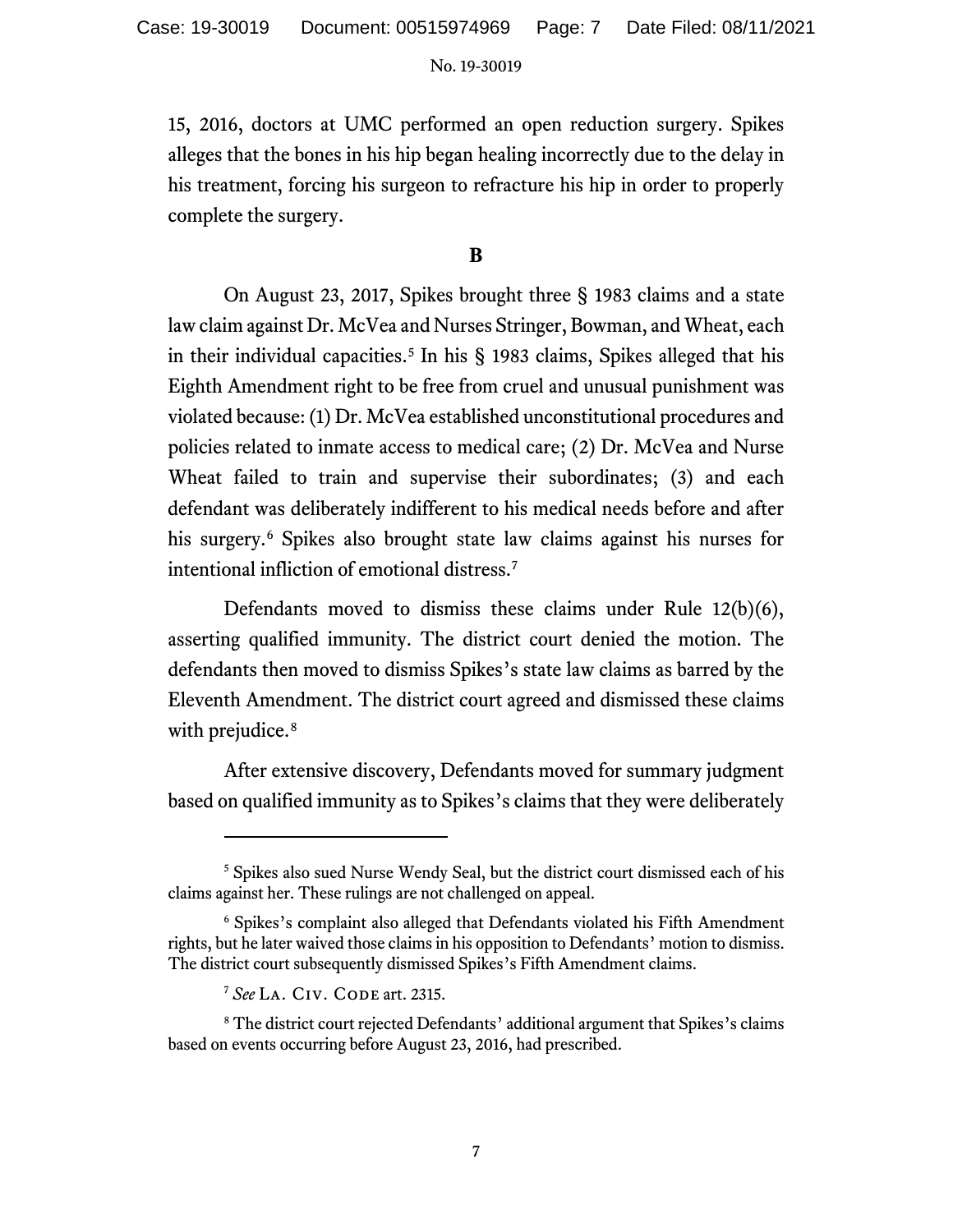indifferent to his preoperative and postoperative medical needs.<sup>[9](#page-7-0)</sup> The district court granted summary judgment as to Spikes's postoperative claims but denied summary judgment as to his preoperative claims. The court further noted that Spikes's claims against Dr. McVea for promulgating unconstitutional policies and his claims against Dr. McVea and Nurse Wheat for failing to supervise and train their subordinates remained, as neither official asserted qualified immunity as to them.

Defendants then filed this interlocutory appeal. The only issue before us is whether Defendants are entitled to qualified immunity as to Spikes's claims that they were deliberately indifferent to his preoperative medical needs.

## **III**

We may review a denial of qualified immunity under the collateral order doctrine,[10](#page-7-1) with review limited to "the materiality of factual disputes the district court determined were genuine."<sup>[11](#page-7-2)</sup> "[W]e lack jurisdiction to resolve the genuineness of any factual disputes and consider only whether the district court erred in assessing the legal significance of the conduct that the district court deemed sufficiently supported for purposes of summary judgment."<sup>[12](#page-7-3)</sup> "Like the district court, we must view the facts and draw reasonable inferences in the light most favorable to the plaintiff and ask

<span id="page-7-1"></span><span id="page-7-0"></span><sup>&</sup>lt;sup>9</sup> Defendants also reasserted their prescription defense, which the district court again rejected.

<sup>10</sup> *Kinney v. Weaver*, 367 F.3d 337, 346 (5th Cir. 2004) (en banc).

<sup>11</sup> *Cole v. Carson*, 935 F.3d 444, 452 (5th Cir. 2019) (en banc).

<span id="page-7-3"></span><span id="page-7-2"></span><sup>12</sup> *Id.* (alteration in original) (internal quotation marks omitted) *(*quoting *Trent v. Wade*, 776 F.3d 368, 376 (5th Cir. 2015)).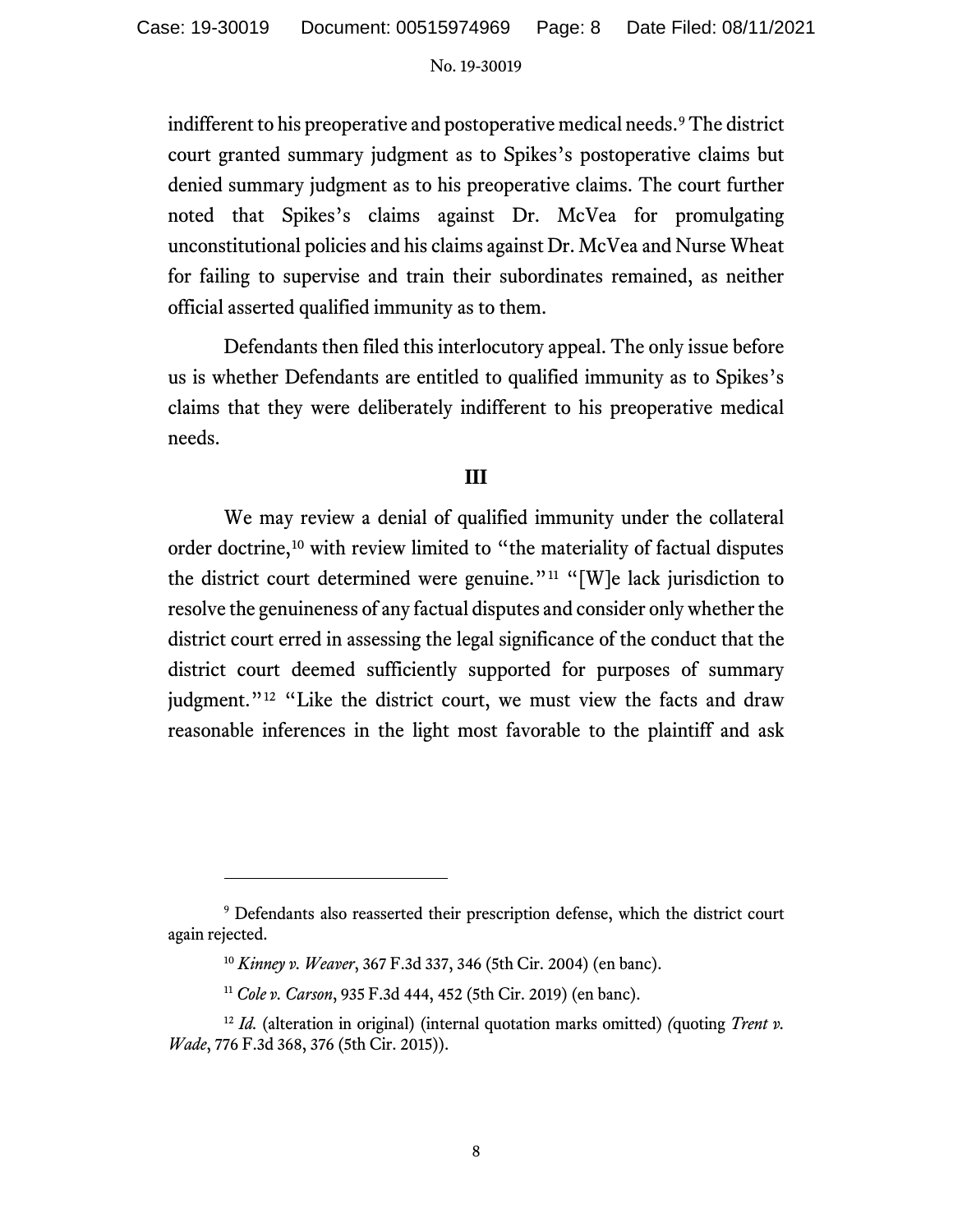whether the defendant would be entitled to qualified immunity on those facts."<sup>[13](#page-8-0)</sup> Within this narrow inquiry, review is de novo.<sup>[14](#page-8-1)</sup>

# **IV**

Qualified immunity provides government officials performing discretionary functions with a shield against civil damages liability "as long astheir actions could reasonably have been thought consistent with the rights they are alleged to have violated."[15](#page-8-2) Determining whether an officer is entitled to qualified immunity requires a two-step inquiry. First, "we ask whether the officer's alleged conduct has violated a federal right."<sup>[16](#page-8-3)</sup> Second, "we ask whether the right in question was clearly established at the time of the alleged violation, such that the officer was on notice of the unlawfulness of his or her conduct."<sup>[17](#page-8-4)</sup>

Spikes contends that Defendants violated clearly established law by acting with deliberate indifference to his medical needs. The Eighth Amendment's prohibition against cruel and unusual punishment obligates the government "to provide medical care for those whom it is punishing by incarceration" because the failure to do so would "result in pain and suffering which no one suggests would serve any penological purpose."<sup>[18](#page-8-5)</sup> Finding a violation of the Eighth Amendment's prohibition against cruel and unusual punishment also requires a two-step inquiry. First, Spikes must show that he was exposed to a "substantial risk of serious harm."[19](#page-8-6) Second, he must show that "prison officials acted or failed to act with deliberate

<span id="page-8-0"></span><sup>13</sup> *Id.*

<span id="page-8-1"></span><sup>14</sup> *Id.*

<span id="page-8-2"></span><sup>15</sup> *Anderson v. Creighton*, 483 U.S. 635, 638 (1987).

<span id="page-8-3"></span><sup>16</sup> *Cole*, 935 F.3d at 451.

<span id="page-8-4"></span><sup>&</sup>lt;sup>17</sup> *Id.* (internal quotation marks and citation omitted).

<span id="page-8-5"></span><sup>18</sup> *Estelle v. Gamble*, 429 U.S. 97, 103 (1976).

<span id="page-8-6"></span><sup>19</sup> *Gobert v. Caldwell*, 463 F.3d 339, 345 (5th Cir. 2006).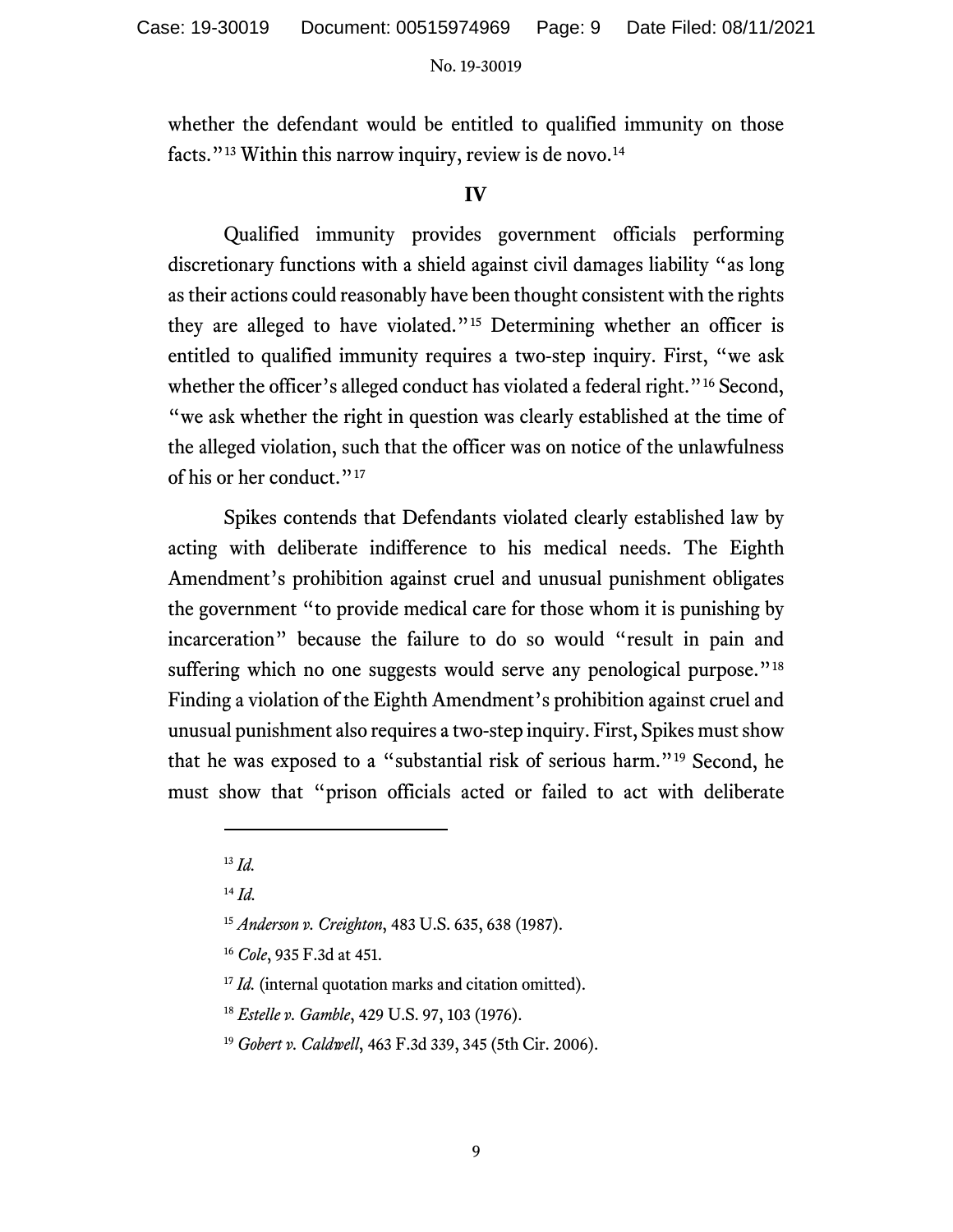indifference to that risk."[20](#page-9-0) Defendants only dispute Spikes's contention that they acted with deliberate indifference.<sup>[21](#page-9-1)</sup>

In *Farmer v. Brennan*,<sup>[22](#page-9-2)</sup> the Supreme Court made clear that the test for deliberate indifference is "subjective recklessness," "permit[ting] a finding of recklessness only when a person disregards a risk of harm of which he is aware."[23](#page-9-3) Disregard is evidenced by a prison official's failure to "respond[] reasonably" to a known risk.[24](#page-9-4) Therefore, a prison official acts or fails to act with deliberate indifference "only if (A) he knows that inmates face a substantial risk of serious bodily harm and (B) he disregards that risk by failing to take reasonable measures to abate it."<sup>[25](#page-9-5)</sup>

Evidence of unsuccessful medical treatments, acts of negligence, neglect, or medical malpractice do not rise to the level of deliberate indifference.[26](#page-9-6) Nor does "mere disagreement with the treatment provided."[27](#page-9-7) Instead, Spikes must show that officials "refused to treat him, ignored his complaints, intentionally treated him incorrectly, or engaged in any similar conduct that would clearly evince a wanton disregard for any serious medical needs."<sup>[28](#page-9-8)</sup> Such disregard may be evidenced by a medical professional's decision to administer "easier and less efficacious treatment"

<sup>24</sup> *Id.* at 844–45.

<span id="page-9-6"></span><span id="page-9-5"></span><span id="page-9-4"></span><span id="page-9-3"></span><sup>25</sup> *Gobert*, 463 F.3d at 346 (internal quotation marks omitted) (quoting *Farmer*, 511 U.S. at 847).

<sup>26</sup> *Varnado v. Lynaugh*, 920 F.2d 320, 321 (5th Cir. 1991).

<sup>27</sup> *Easter v. Powell*, 467 F.3d 459,464 (5th Cir. 2006) (per curiam).

<span id="page-9-8"></span><span id="page-9-7"></span><sup>28</sup> *Domino v. Texas Dep't of Criminal Justice*, 239 F.3d 752, 756 (5th Cir. 2001) (internal quotation marks and citation omitted).

<sup>20</sup> *Id.* at 345–46.

<span id="page-9-2"></span><span id="page-9-1"></span><span id="page-9-0"></span><sup>&</sup>lt;sup>21</sup> Defendants do not challenge Spikes's contention that his fractured hip posed a substantial health risk.

<sup>22</sup> 511 U.S. 825 (1994).

<sup>23</sup> *Id.* at 837, 839–40.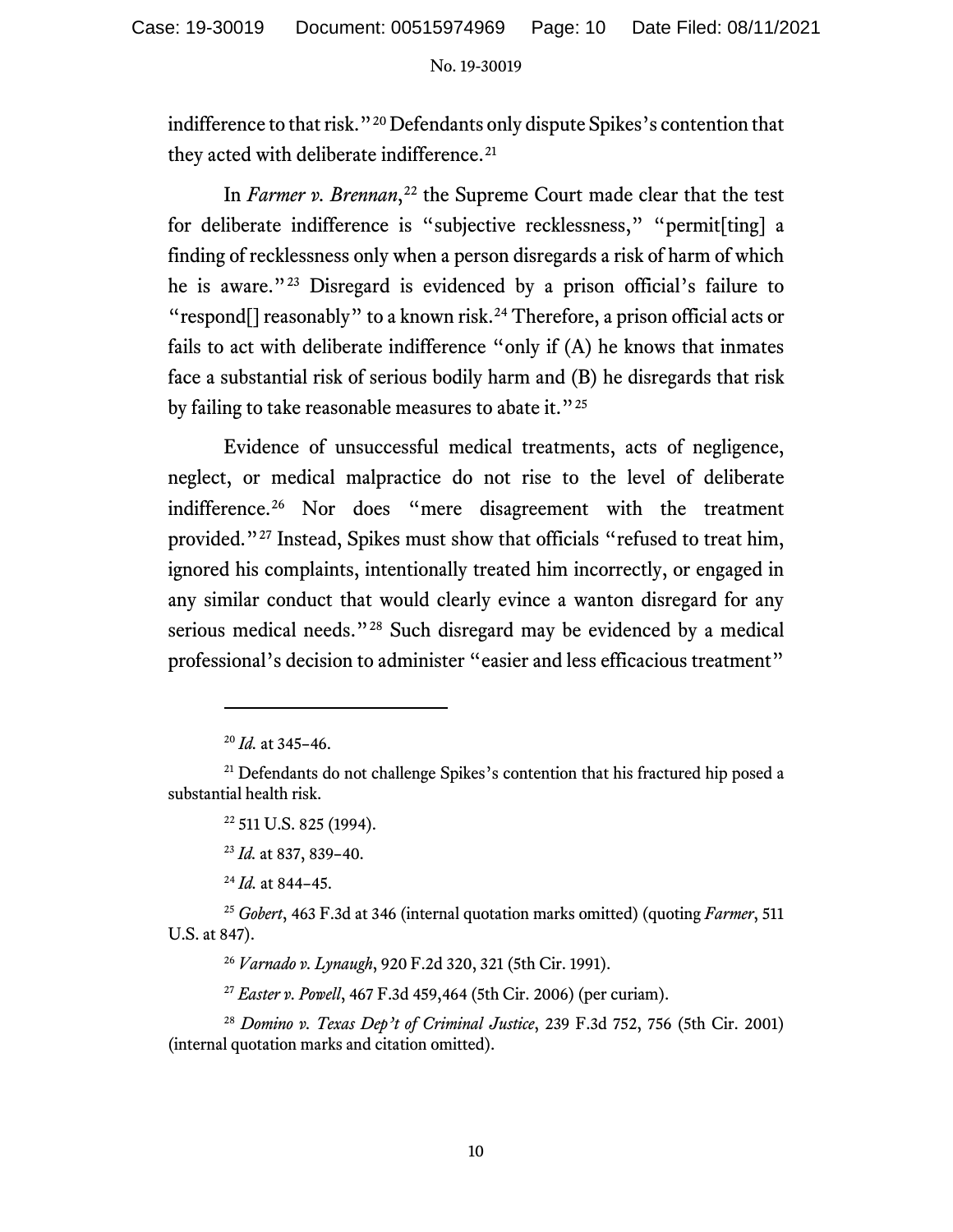without exercising professional judgment.<sup>[29](#page-10-0)</sup> So too may delays in treatment caused by non-medical reasons.[30](#page-10-1) 

# **V**

# **A**

We first consider whether Defendants were aware of a substantial health risk to Spikes. The prison officials concede that they had "subjective knowledge of [Spikes's] complaints," including his increasing pain and lack of mobility, but argue that they did not perceive a risk to Spikes beyond their mistaken belief that his complaints were the result of a muscle strain.

Although Defendants deny knowing the risk to Spikes, "a factfinder may conclude that [they] knew of a substantial risk from the very fact that the risk was obvious."[31](#page-10-2) Accepting the facts in Spikes's favor, as we must, we conclude that a jury might find that Spikes's prolonged inability to walk and complete lack of response to treatment show that Defendants were deliberately indifferent to his obvious symptoms and unchanged condition. [32](#page-10-3)

<sup>29</sup> *Estelle*, 429 U.S. at 104 & n.10.

<span id="page-10-1"></span><span id="page-10-0"></span><sup>30</sup> *See Delaughter v. Woodall*, 909 F.3d 130, 138 n.7 (5th Cir. 2018); *Hanna v. Corrections Corp. of America*, 95 F. App'x 531, 532 (5th Cir. 2004) (unpublished) (per curiam).

<span id="page-10-2"></span><sup>&</sup>lt;sup>31</sup> *Farmer*, 511 U.S. at 842 ("Whether a prison official had the requisite knowledge of a substantial risk is a question of fact subject to demonstration in the usual ways, including inference from circumstantial evidence."); *see also Harris v. Hegmann*, 198 F.3d 153, 159 (5th Cir. 1999) (per curiam) ("Under exceptional circumstances, a prison official's knowledge of a substantial risk of harm may be inferred by the obviousness of the substantial risk." (internal quotation marks and citation omitted)).

<span id="page-10-3"></span><sup>32</sup> *See Harris*, 198 F.3d at 159–60 (holding that prison doctor and nurses were subjectively aware of risk to inmate's health after his "urgent and repeated requests for immediate medical treatment" for his broken jaw and "complaints of excruciating pain"); *Dauzat v. Carter*, 670 F. App'x 297, 298 (5th Cir. 2016) (unpublished) (per curiam) (concluding that medical personnel's awareness of a substantial health risk could be inferred from symptoms "'so apparent that even a layman would recognize that care [was] required'" (alteration in original) (quoting *Gobert*, 463 F.3d at 345 n.12)).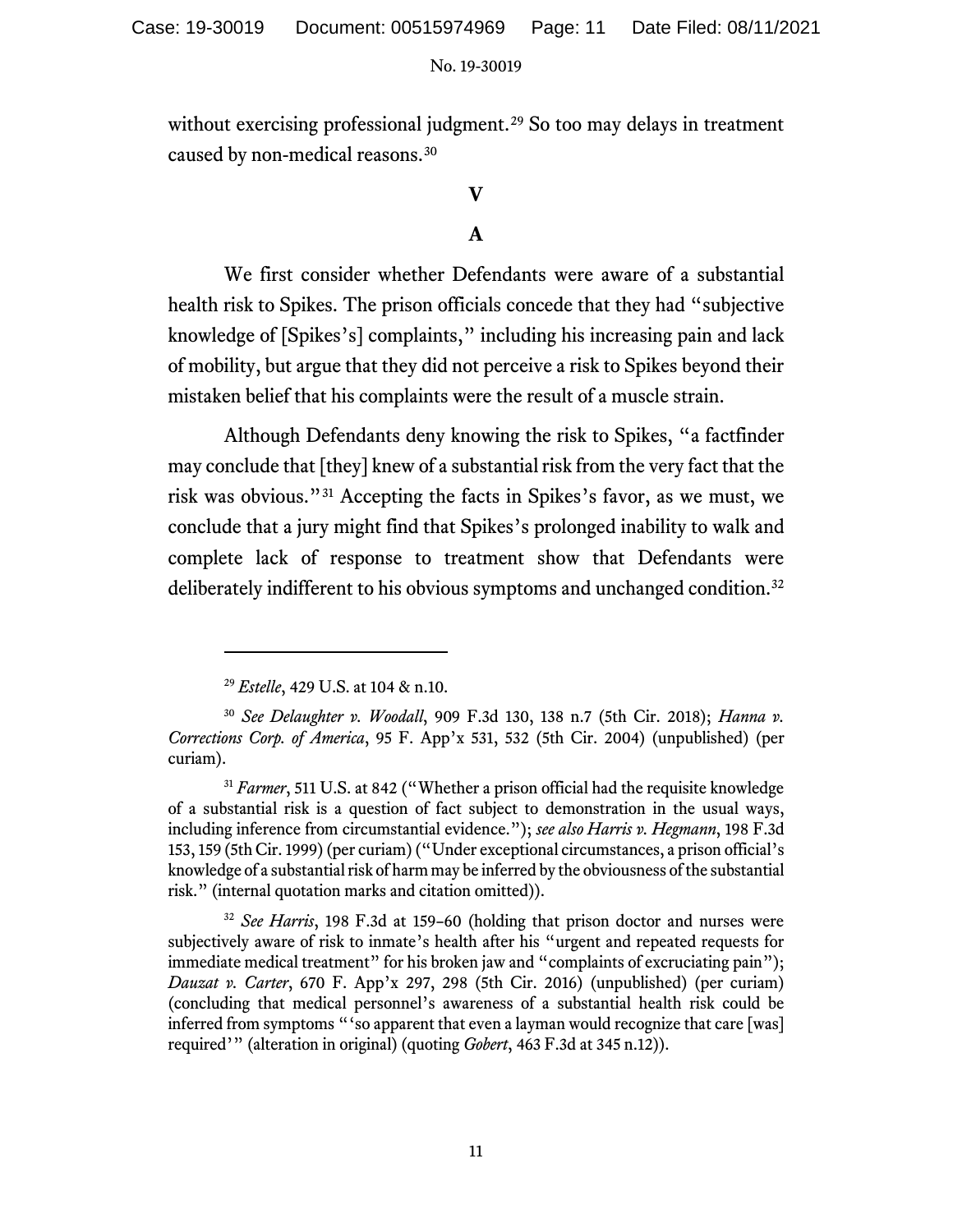In his first visit to the infirmary, Spikes arrived via wheelchair, told Nurse Stringer that his leg was "killing him" after lifting weights, and stated that he could no longer walk. In the assessment section of her note, she wrote "muscle strain." Nurse Stringer treated Spikes again five days later and learned that he was experiencing increased pain and still could not walk despite his use of ibuprofen and muscle balm. Accepting that Nurse Stringer believed Spikes's symptoms were consistent with a muscle strain on his first trip to the infirmary, it can be inferred from the circumstances that she became aware on his second visit that his condition was more serious than her initial assessment indicated.<sup>[33](#page-11-0)</sup> In short, a jury could find that the diagnosis of a sore muscle cannot be squared with Spikes's inability to walk or failure to respond to ibuprofen and muscle rub—a quick concession of malpractice does not insulate Defendants from accountability for an obvious danger and its knowing disregard.

Similarly, Nurses Bowman and Wheat's knowledge of a risk to Spikes beyond a pulled muscle can be inferred from the circumstances. Nurse Bowman treated Spikes two weeks after his initial injury, and then again five days later. Both times he arrived in a wheelchair, complaining of severe pain and inability to stand on or bend his leg. Reviewing Spikes's chart, Bowman was aware that Spikes had already travelled to the infirmary in a wheelchair several times before, complaining that he could no longer walk. Likewise, when Nurse Wheat treated Spikes three weeks after his initial injury, she knew that he had travelled to the infirmary five times already and his condition was unchanged. From these facts, a jury could infer that Nurses Bowman and Wheat were subjectively aware that treatment for a muscle strain had proved to be ineffective and Spikes faced a far more serious risk. [34](#page-11-1)

<span id="page-11-0"></span><sup>33</sup> *See Harris*, 198 F.3d at 159–60.

<span id="page-11-1"></span><sup>34</sup> *See id.*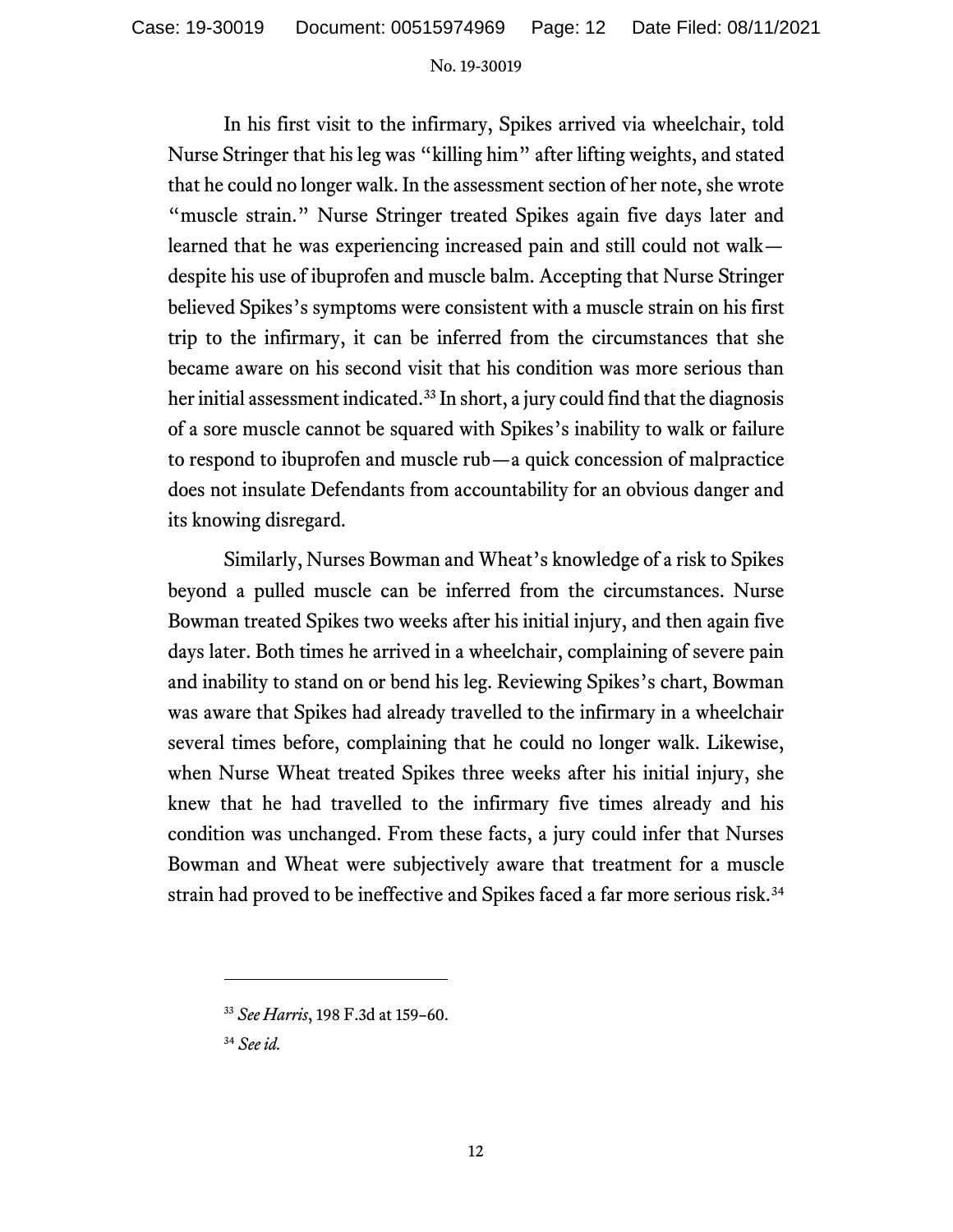Finally, Dr. McVea's knowledge can also be inferred from the obviousness of Spikes's condition. After reviewing the notes submitted by each nurse and discussing Spikes's course of treatment with Nurse Wallace, Dr. McVea knew that Spikes was in severe pain, unable to walk, and unresponsive to weeks of ibuprofen and muscle rub. He acknowledged that these symptoms were inconsistent with a muscle strain, testifying that a patient's inability to walk would be indicative of a fracture and that a muscle strain would likely improve by its second week. Thus, a reasonable factfinder could similarly infer from the circumstances that Dr. McVea knew there was a substantial risk of harm to Spikes's health that was not being addressed. [35](#page-12-0)

# **B**

In similar cases, we have recognized that an official is deliberately indifferent to a prisoner's serious medical need when he delays treatment with responses so cursory or minimal that they cause unnecessary suffering.<sup>[36](#page-12-1)</sup> In *Austin*, juvenile offender John E became dehydrated while participating in

<sup>35</sup> *See id.*

<span id="page-12-1"></span><span id="page-12-0"></span><sup>36</sup> *See Galvan v. Calhoun Cty.*, 719 F. App'x 372, 374–75 (5th Cir. 2018) (unpublished) (per curiam) (concluding that prisoner stated deliberate indifference claim where prison officials responded to his complaints of excruciating stomach pain by offering Pepto-Bismol and a home remedy, only granting him access to a prison doctor three days later); *Rodrigue v. Grayson*, 557 F. App'x 341, 342, 346 (5th Cir. 2014) (unpublished) (per curiam); *Austin v. Johnson*, 328 F.3d 204, 210 (5th Cir. 2003); *Harris*, 198 F.3d at 155, 159– 60 (holding that prisoner stated deliberate indifference claim when he alleged that prison officials only performed a cursory inspection of his mouth and ignored his repeated complaints of excruciating pain for eight days after his jaw re-broke); *Ledesma v. Swartz*, No. 97-10799, 1997 WL 811746, at \*1 (5th Cir. 1997) (unpublished) (per curiam) (holding that prisoner stated deliberate indifference claim by alleging that prison physician responded to prisoner's complaints of a broken jaw from a fall with nothing more than Motrin, a liquid diet, and scheduling x-rays five days later). Other circuits have also recognized that delays in necessary medical care that include cursory or grossly inadequate treatments constitute deliberate indifference. *See, e.g.*, *Cesal v. Moats*, 851 F.3d 714, 723 (7th Cir. 2017) ("Continuing an ineffective treatment plan also may evidence deliberate indifference."); *Mandel v. Doe*, 888 F.2d 783, 789 (11th Cir. 1989) ("When the need for treatment is obvious, medical care which is so cursory as to amount to no treatment at all may amount to deliberate indifference.").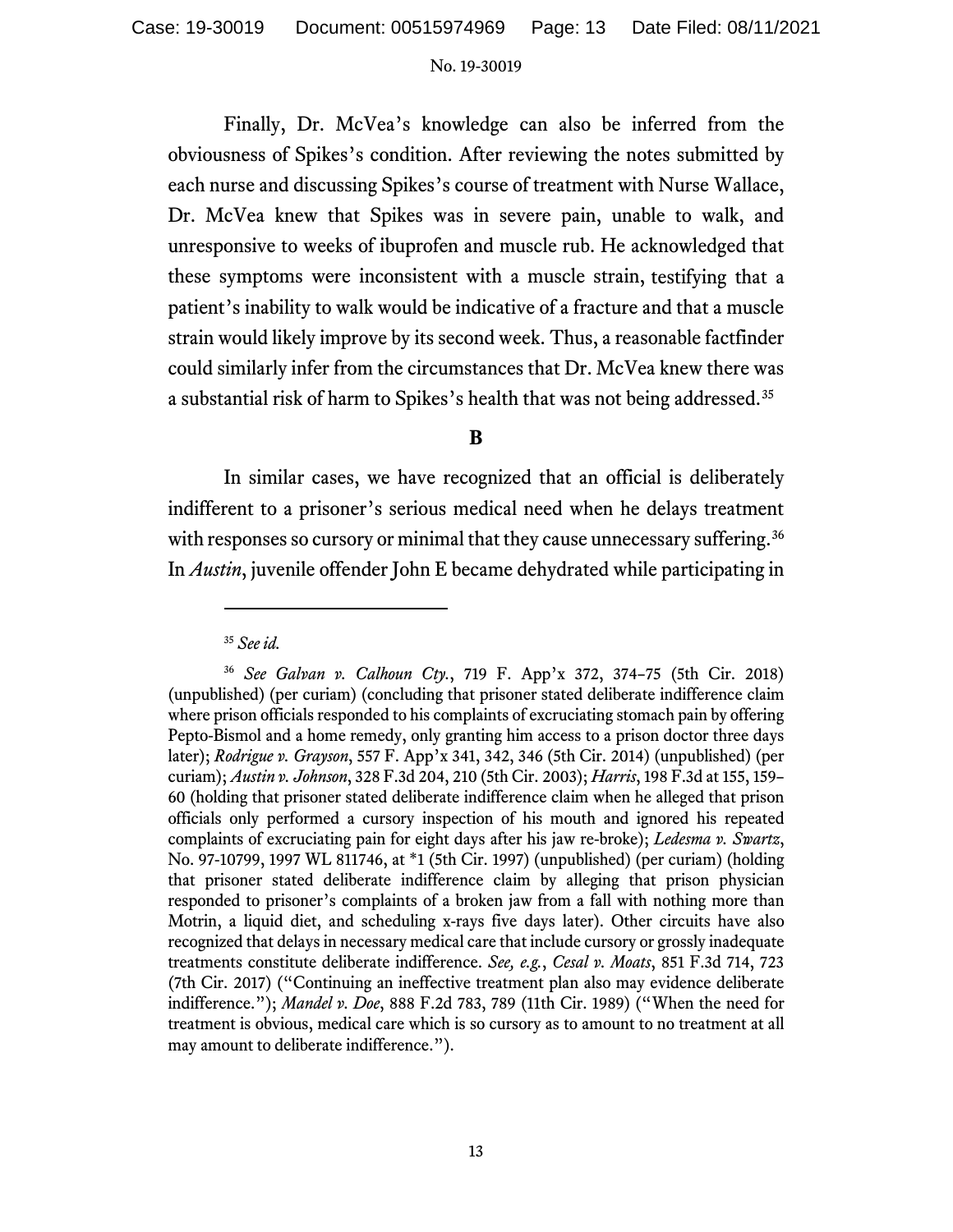a one-day court-mandated boot camp conducted by the county's juvenile probation department.[37](#page-13-0) At 3:00 p.m., he began vomiting and became unconscious.[38](#page-13-1) The camp's officials rendered first aid and waited until 4:42 p.m. to call an ambulance.<sup>[39](#page-13-2)</sup> Even though the officials offered minimal care, we concluded that their nearly two-hour delay in contacting competent medical professionals "r[ose] to the level of deliberate indifference."<sup>[40](#page-13-3)</sup> Similarly, in *Rodrigue*, state prisoner Calvin Rodrigue made repeated complaints of nausea, bilious vomiting, and extreme abdominal pain.<sup>[41](#page-13-4)</sup> His nurse responded to each of his complaints with nausea medicine and at one point an enema. [42](#page-13-5) On the eleventh day of Rodrigue's complaints, his nurse authorized his transport to a hospital, where he was diagnosed with a ruptured appendix and hospitalized for several weeks.<sup>[43](#page-13-6)</sup> Acknowledging that Rodrigue's nurse offered him some treatment, we affirmed the district court's determination that she disregarded Rodrigue's substantial health risk by denying him "access to a medical professional competent to diagnose and treat his condition."[44](#page-13-7)

Like John E and Rodrigue, Spikes's obvious health risk was met with cursory treatment and delayed access to needed medical care, conduct that could rise to the level of deliberate indifference.<sup>[45](#page-13-8)</sup> While Nurse Stringer's

<span id="page-13-2"></span><span id="page-13-1"></span><sup>38</sup> *Id.* <sup>39</sup> *Id.* <sup>40</sup> *Id.* at 210.

- <span id="page-13-3"></span><sup>41</sup> *Rodrigue*, 557 F. App'x at 342.
- <sup>42</sup> *Id.*
- <sup>43</sup> *Id.*

<sup>44</sup> *Id.* at 343–46 (internal quotation marks and citation omitted).

<span id="page-13-8"></span><span id="page-13-7"></span><span id="page-13-6"></span><span id="page-13-5"></span><span id="page-13-4"></span><sup>45</sup> *See id.*; *Austin*, 328 F.3d at 210; *see also Petties v. Carter*, 836 F.3d 722, 730 (7th Cir. 2016) (en banc) ("[I]f knowing a patient faces a serious risk of appendicitis, the prison

<span id="page-13-0"></span><sup>37</sup> *Austin*, 328 F.3d at 206.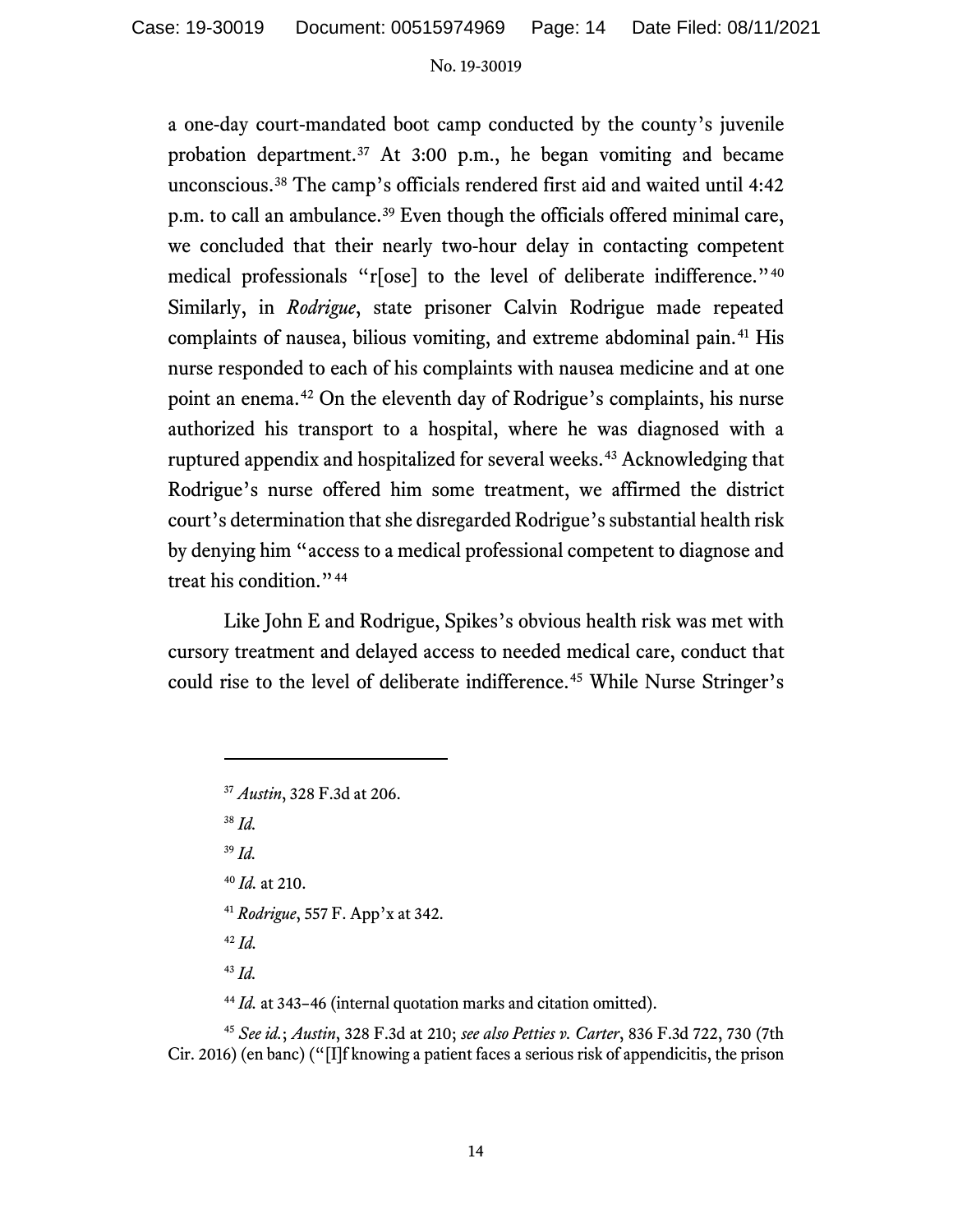response to Spikes's first visit to the infirmary did not rise above negligence, we cannot say the same of her response to his second. After Nurse Stringer became aware that Spikes suffered from more than a muscle strain—his inability to walk—she neither changed his treatment nor referred him to Dr. McVea. Moreover, a jury could conclude that Stringer knowingly relayed false, or at a minimum, unverified, information about Spikes's symptoms to Dr. McVea: she wrote in her note that Spikes had a full range of motion in his right lower extremity, although Spikes swears he wasn't able to walk or bend his leg at the time. Despite Spikes's worsening condition, Nurse Stringer did not record his most obvious symptoms or recommend a call out. This conduct evinces a wanton disregard for Spikes's medical needs.[46](#page-14-0)

Similarly, Bowman, Wheat, and McVea offered Spikes only minimal treatment despite compelling evidence that he suffered a fracture. Aware that Spikes was unable to walk for weeks and repeatedly complained of excruciating pain, there is no evidence that these officials made any attempt to alter Spikes's treatment. Neither Nurses Bowman nor Wheat contacted Dr. McVea to recommend urgent care or to authorize an x-ray—although immediately at hand. Similarly, Dr. McVea never changed Spikes's priority for a call out after reviewing notes from his six sick calls. Even more callously, Nurse Wheat disciplined Spikes for continuing to request care—effectively denying him access to treatment for weeks. A jury could find that each official's insistence in a course of treatment so plainly unresponsive to

official gives the patient an aspirin and sends him back to his cell, a jury could find deliberate indifference even though the prisoner received some treatment.").

<span id="page-14-0"></span><sup>46</sup> *See Sanchez v. Oliver*, 995 F.3d 461, 474 (5th Cir. 2021) (recognizing that a failure to assess patient meaningfully might rise to level of deliberate indifference); *Dauzat*, 670 F. App'x at 298 (determining that nurse's failure to refer patient with obvious serious medical need to a physician was unreasonable).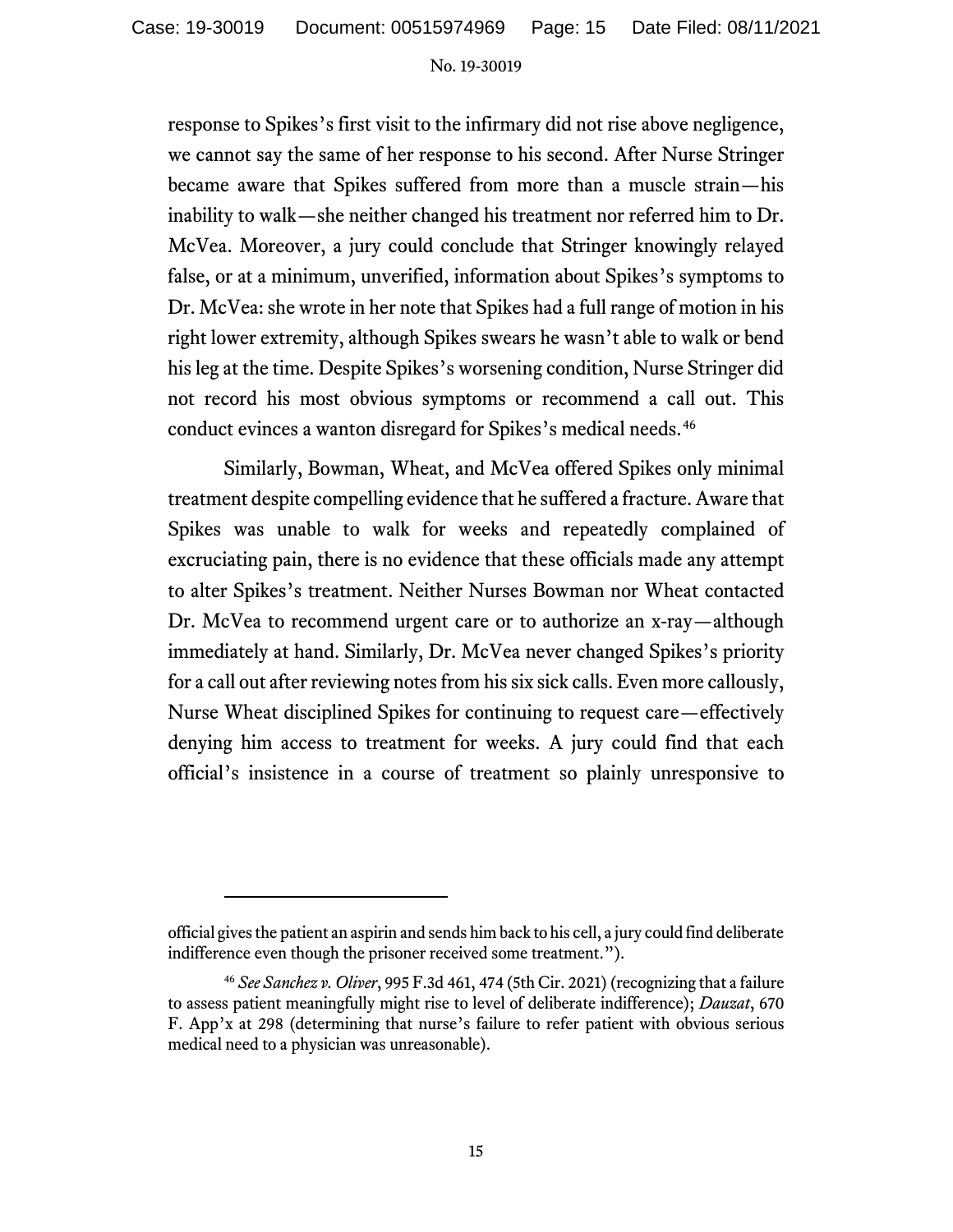Spikes's condition demonstrates a deliberate indifference for his serious medical need.[47](#page-15-0)

Defendants persist that they merely "misdiagnosed" Spikes's broken hip as a pulled muscle, and thus, were not deliberately indifferent to his needs. Of course while "negligen[ce] in diagnosing" does not amount to deliberate indifference,<sup>[48](#page-15-1)</sup> an official's failure to respond upon learning his diagnosis is incorrect does.<sup>[49](#page-15-2)</sup> Accepting Spikes's version of the facts, despite clear evidence that his condition was far more serious than his initial assessment indicated, medical staff never revised its course of treatment. A jury may well conclude that such an unreasonable response rises to the level of deliberate indifference.[50](#page-15-3)

Our dissenting colleague argues that we have failed to hold Spikes to his burden. Not so. We conclude that Spikes has introduced evidence showing that officials knowingly furnished treatment unresponsive to his need. Put another way: they "ignored" his inability to walk and "refused to treat" his lost mobility, permitting the inference that they "intentionally treated him incorrectly."[51](#page-15-4) And, even if the dissent were right that Spikes's evidence does not neatly fall into these categories, we see no meaningful distinction between an official's decision to offer plainly unresponsive

<span id="page-15-4"></span><span id="page-15-3"></span><sup>50</sup> *See Mandel*, 888 F.2d at 789 (affirming finding that medical professional acted with deliberate indifference where he "ignored repeated indications . . . that the patient's condition was far more serious than his two different diagnoses . . . suggested").

<sup>47</sup> *See Austin*, 328 F.3d at 210.

<sup>48</sup> *Estelle*, 429 U.S. at 106.

<span id="page-15-2"></span><span id="page-15-1"></span><span id="page-15-0"></span><sup>49</sup> *Compare Domino*, 239 F.3d at 756 (concluding that evidence might prove doctor misdiagnosed prisoner as non-suicidal but could not show he was deliberately indifferent, as evidence failed to "support an inference that [prisoner] was so obviously suicidal that [doctor] must have known yet disregarded that risk"), *with Sanchez*, 995 F.3d at 474–75 (determining that medical professional's conduct rose to the level of deliberate indifference despite claiming mere misdiagnosis because there was evidence that professional was aware that her diagnosis was incorrect).

<sup>51</sup> *See Domino*, 239 F.3d at 756.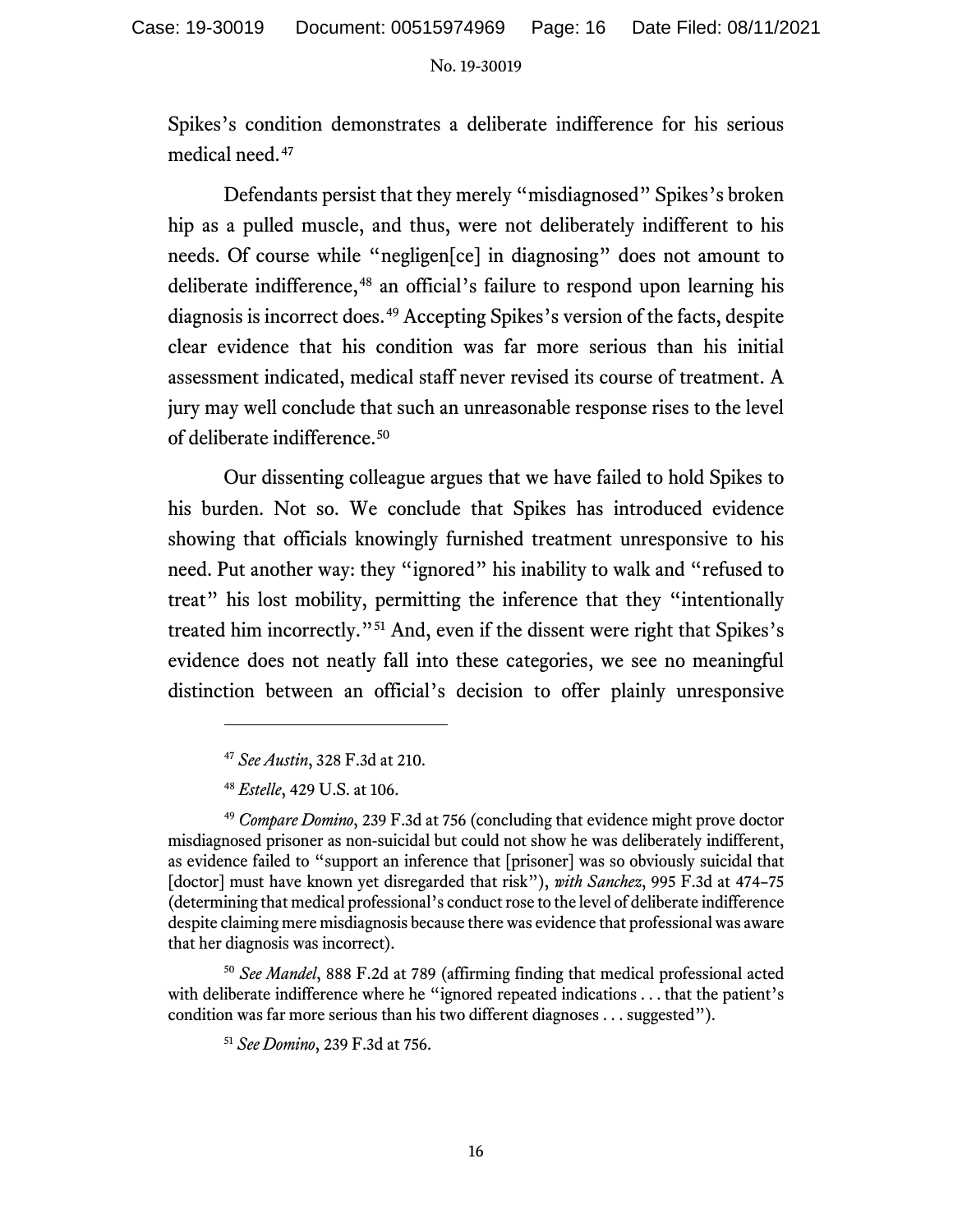treatment to a prisoner and his decision to "refuse[] to treat him," "ignore[] his complaints," or "intentionally treat<sup>[]</sup> him incorrectly."<sup>[52](#page-16-0)</sup> So, at a minimum, Spikes has introduced evidence that officials "engaged in . . . similar conduct that would clearly evince a wanton disregard for" his serious medical need.<sup>[53](#page-16-1)</sup> This rises to the level of deliberate indifference.<sup>[54](#page-16-2)</sup>

**C**

Defendants next contend that however material factual disputes are resolved, they are entitled to qualified immunity because their actions did not violate clearly established law, given that the facts of this case are no more egregious than in *Estelle v. Gamble*. Defendants are incorrect. In *Estelle*, prisoner Gamble was diagnosed with a lower back strain and received bed rest, muscle relaxants, and pain relievers in response to his frequent complaints of pain.[55](#page-16-3) He filed suit against the facility's medical director for failing to order imaging or pursue additional treatments.<sup>[56](#page-16-4)</sup> Concluding that his allegations did not rise to the level of deliberate indifference, the Court ruled that Gamble failed to state a violation of the Eighth Amendment.<sup>[57](#page-16-5)</sup>

Unlike the case before us, Gamble faltered in demonstrating that officials disregarded a *known* risk to him.[58](#page-16-6) Other than staff's awareness of his continued complaints, Gamble made no allegation suggesting that the prison's medical personnel knew of a serious ailment untreated. He never alleged that he presented to staff with immobility due to his pain, nor did he suggest that doctors documented any physical deformity resulting from his

<sup>54</sup> *See id.*

<span id="page-16-3"></span><sup>55</sup> *Estelle*, 429 U.S. at 99–101.

<span id="page-16-4"></span><sup>56</sup> *See id.* at 107.

<span id="page-16-5"></span><sup>57</sup> *See id.* at 106–07.

<span id="page-16-6"></span><sup>58</sup> *See Farmer*, 511 U.S. at 835–37.

<span id="page-16-0"></span><sup>52</sup> *See id.*

<span id="page-16-2"></span><span id="page-16-1"></span><sup>53</sup> *See id.*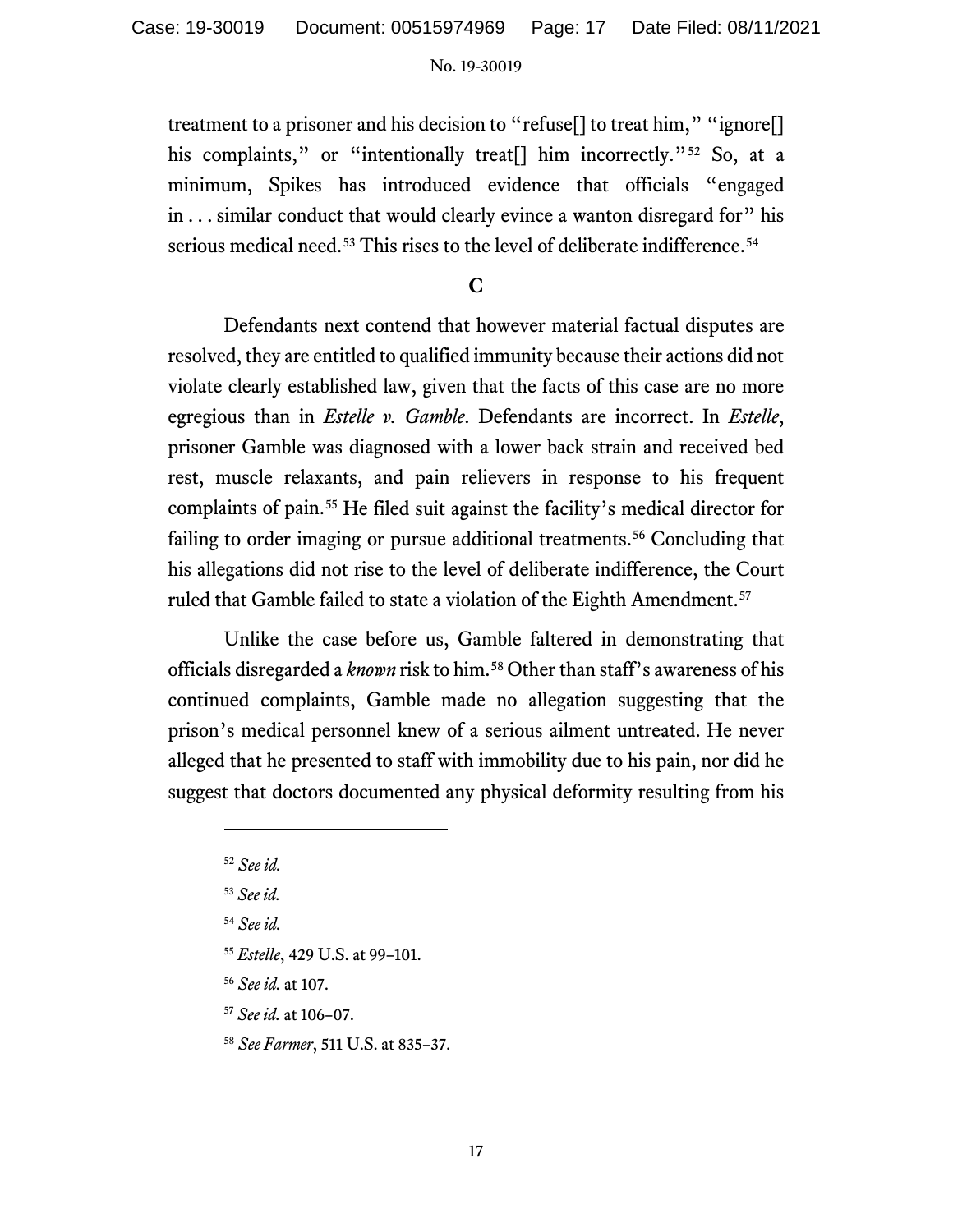injury. By contrast, Spikes reported to the infirmary repeatedly in a wheelchair. There was documented swelling to his hip. And at all times, he was unable to walk, stand on, or bend his leg. Dr. McVea conceded these symptoms were consistent with a fracture, testifying that a muscle strain would begin to improve after a week and that a patient's inability to walk would be indicative of a break. In short, unlike Gamble, Spikes's injury rendered him immobile, a symptom so severe for so long that jurors could conclude that his nurses and physician knew that a severe fracture was the likely culprit, a reality they disregarded by offering him little more than ibuprofen for forty-two days—failures, here summing, to indifference. [59](#page-17-0)

Defendants further assert that Spikes has failed to identify caselaw giving them notice that their conduct was unlawful. But as our above analysis shows, this Court has made clear that delays in treatment, marked by plainly unresponsive care, rise to the level of deliberate indifference.<sup>60</sup> In light of these precedents, Defendants had "fair warning" that their delay in treating Spikes's fractured hip beyond the most cursory care violated his Eight Amendment rights.<sup>[61](#page-17-2)</sup>

## **VI**

We affirm the district court's denial of summary judgment and remand for further proceedings consistent with this opinion.

<span id="page-17-0"></span><sup>59</sup> *See Steele v. Choi*, 82 F.3d 175, 179 (7th Cir. 1996) ("If the symptoms plainly called for a particular medical treatment—the leg is broken, so it must be set; the person is not breathing, so CPR must be administered—a doctor's deliberate decision not to furnish the treatment might be actionable under § 1983.").

<span id="page-17-2"></span><span id="page-17-1"></span><sup>60</sup> *See Galvan*, 719 F. App'x at 374–75; *Rodrigue*, 557 F. App'x at 342, 346; *Austin*, 328 F.3d at 210; *Harris*, 198 F.3d at 159–60; *Ledesma*, 1997 WL 811746, at \*1.

<sup>61</sup> *See Hope v. Pelzer*, 536 U.S. 730, 741 (2002).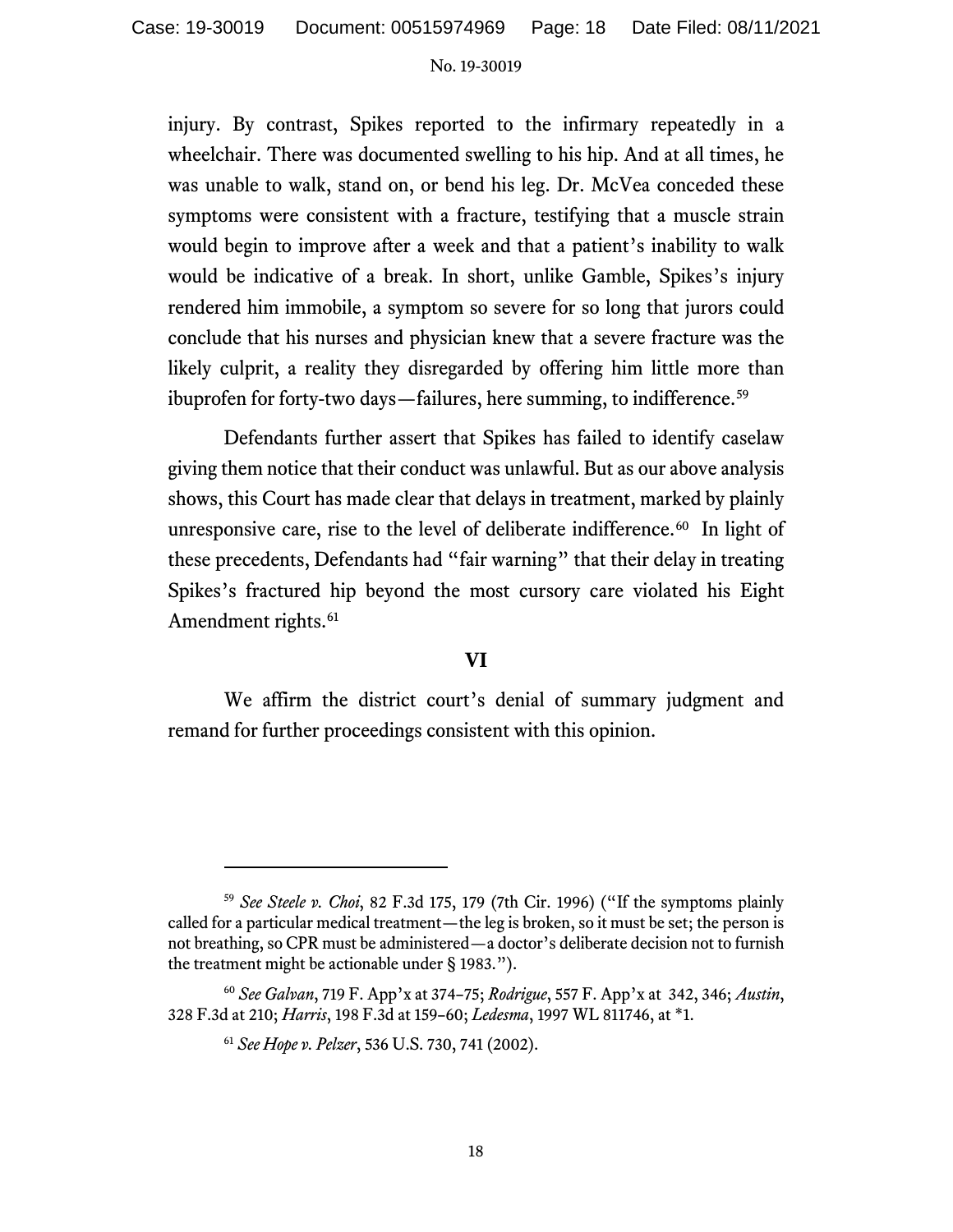## Jerry E. Smith, *Circuit Judge*, dissenting:

The majority denies officials qualified immunity ("QI") in defiance of Supreme Court precedent, which clearly establishes that their actions were constitutional. Because the majority (I) defies Supreme Court precedent, (II) fails to hold Spikes to his burden, and (III) defines clearly established law based on unpublished and inapposite precedent, I respectfully dissent.

## I.

The decision in *Estelle v. Gamble*, 429 U.S. 97 (1976), resolves this case, because (A) its facts are either strikingly similar to or more egregious than those here, and (B) *Gamble* isn't distinguishable in any relevant respect.

## A.

Gamble, a prisoner, visited "medical personnel on 17 occasions spaning a 3-month period." *Id.* at 107. Officials "diagnosed his injury as a lower back strain and treated it with bed rest, muscle relaxants[,] . . . pain relievers," and a bottom bunk. *Id.* at 107, 99. Later, when Gamble refused to work, he "was brought before the prison disciplinary committee." *Id.* at 101. As it turns out, x-rays might have revealed that Gamble had a more serious back injury. *Id.* at 107. The Court concluded that those actions constituted "[a] medical decision" and did "not represent cruel and unusual punishment." *Id.* None of those "acts or omissions [was] sufficiently harmful to evidence deliberate indifference to serious medical needs," as required to establish an Eighth Amendment violation. *Id.* at 106–08. *Gamble* exposes four flaws in the majority's rationale.

First, the majority posits that, on Spikes's second and subsequent visits, officials became deliberately indifferent, because his unchanged condition rendered them "aware that Spikes suffered from more than a muscle strain." Under the majority's theory, medical officials are permitted a single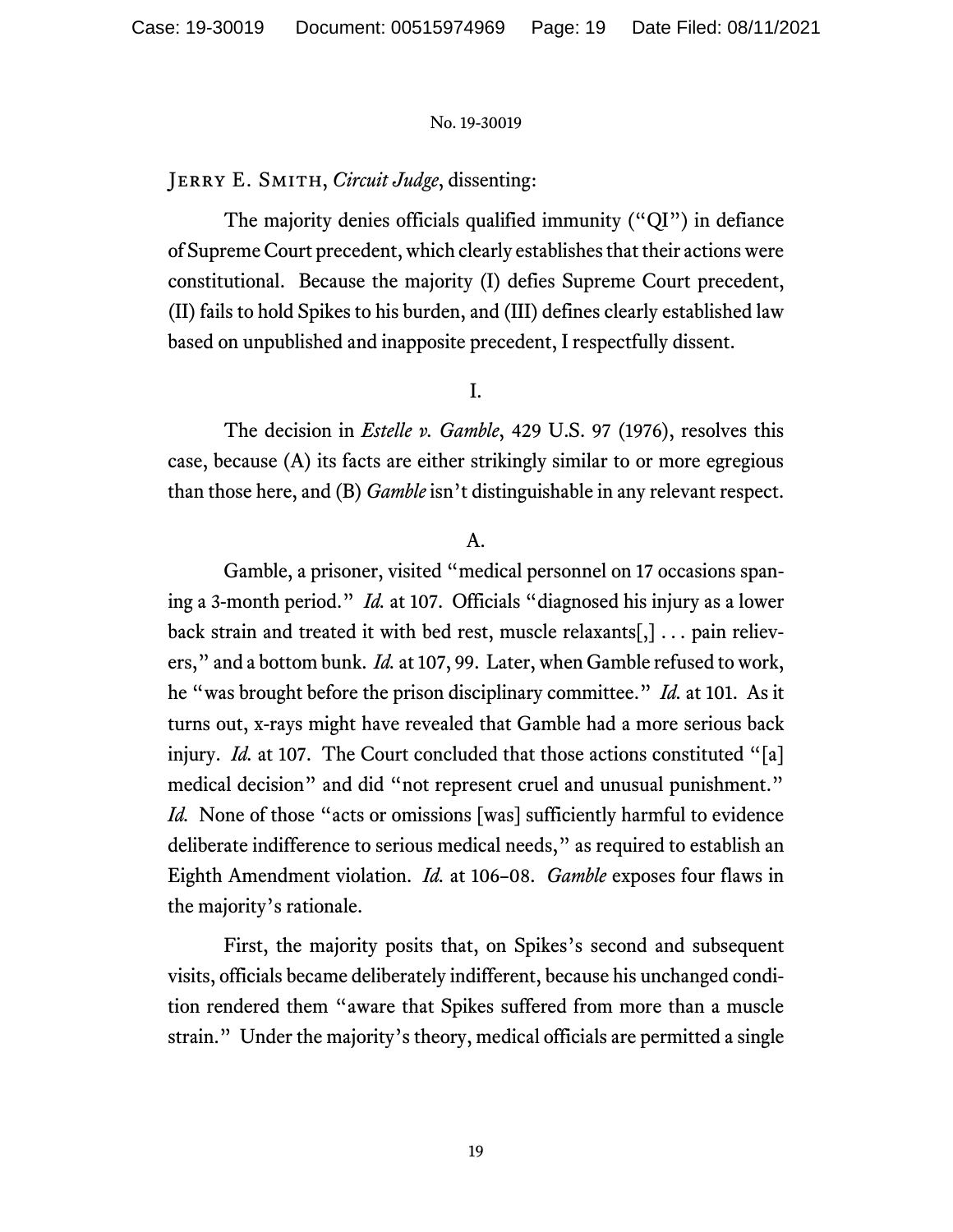misdiagnosis mulligan before deliberate indifference sets in.

*Gamble* rejects that theory. For instance, Gamble visited medical personnel seventeen times in three months, $<sup>1</sup>$  $<sup>1</sup>$  $<sup>1</sup>$  reporting unchanged symptoms</sup> and not receiving the proper treatment. *Id.* at 100, 107. Under the majority's approach, the *Gamble* officials were liable on the second, third, fourth, . . . and seventeenth visits. But, in reality, they weren't, so the majority's theory is inconsistent with *Gamble*. As we've made clear, "failure to diagnose, alone, does not constitute deliberate indifference." *Gobert v. Caldwell*, 463 F.3d 339, 350 n.34 (5th Cir. 2006).

Second, the majority describes the officials' treatments of Spikes as "so cursory or minimal that they cause unnecessary suffering." In a word, the majority—in all its post-hoc medical wisdom—deems that continued prescriptions of rest (no-duty status), muscle rub, pain relievers (ibuprofen), a wheelchair, ice, and a lower bunk, are so grossly inadequate to treat a leg injury that they constitute deliberate indifference. That's an odd conclusion, however, because those treatments are strikingly similar to the treatments in *Gamble*. The *Gamble* officials "diagnosed [Gamble's] injury as a lower back strain and treated it with bed rest, muscle relaxants[,] . . . pain relievers," and a lower bunk, *id.* at 107, 99—most of the same allegedly "cursory" treatments that the officials used here.

Third, the majority declares that Nurse Wheat's decision to "callously ... discipline [] Spikes for continuing to request care" evinces deliberate indifference. But Gamble was likewise "brought before [a] prison disciplinary committee for his refusal to work," and the Court still didn't find deliberate indifference. *Id.* at 101, 106–07. So discipline associated with a

<span id="page-19-0"></span><sup>&</sup>lt;sup>1</sup> That's significantly more than Spikes's six visits "over . . . six weeks."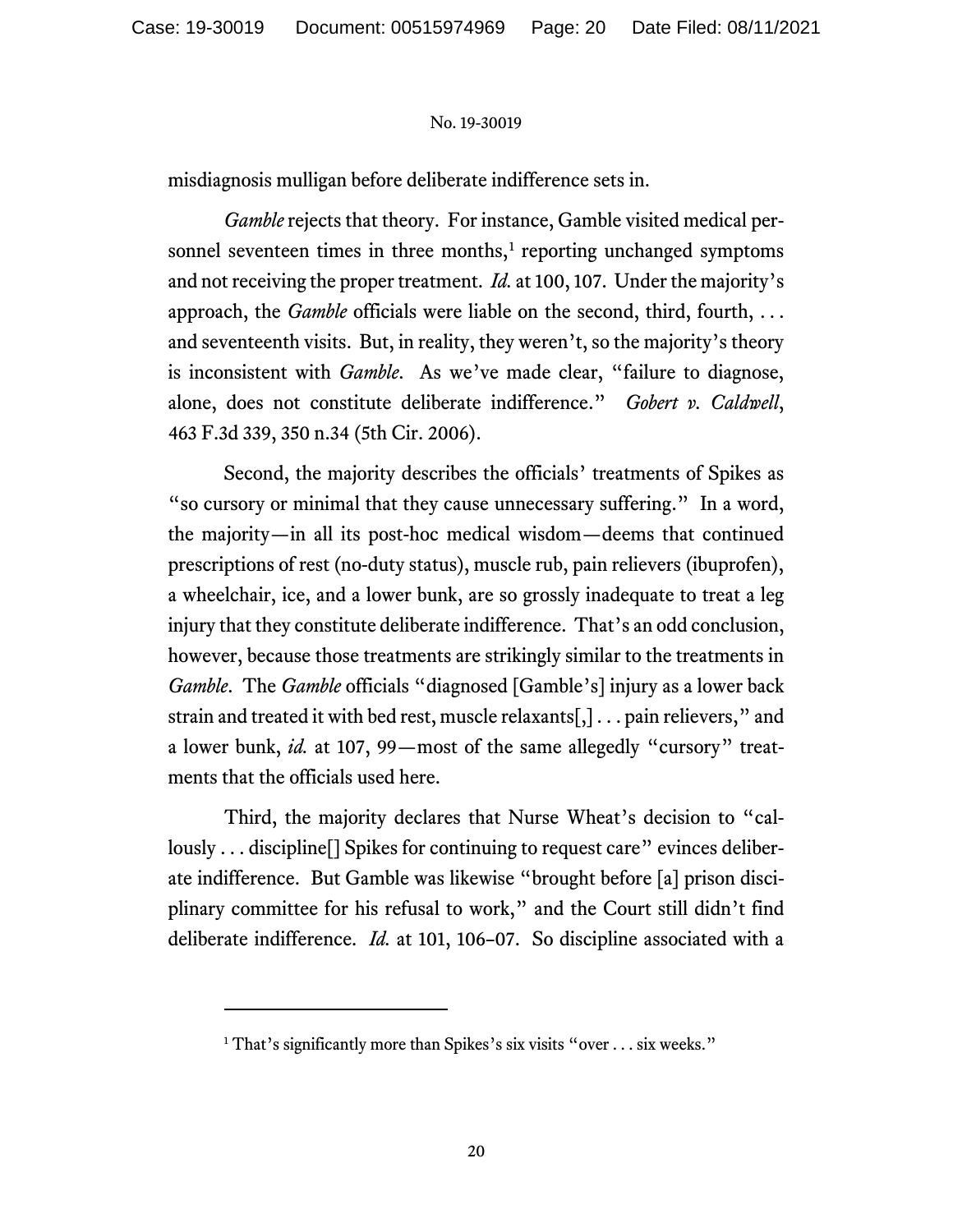medical issue doesn't establish deliberate indifference.

Fourth, the majority suggests that Nurses Bowman and Wheat were deliberately indifferent, because they didn't ensure that Spikes obtained an x-ray. But *Gamble* concluded that "whether an X-ray or additional diagnostic techniques or forms of treatment is indicated is a classic example of a matter for medical judgment"—not deliberate indifference. *Id.* at 107. Thus, "[a] medical decision not to order an X-ray, or like measures, does not represent cruel and unusual punishment."[2](#page-20-0) In short, *Gamble* forecloses the majority's theory that a decision to not order an x-ray violates the Eighth Amendment.

B.

The majority's attempts to distinguish *Gamble* based on (1) "immobility" and (2) "deformity" are misguided.

First, the majority contends that the officials here were more deliberately indifferent than those in *Gamble*, because, in contrast to Spikes, who complained that he couldn't stand, Gamble didn't report any loss of mobility. To begin, that's false. Gamble repeatedly reported his inability to work, so he did complain about mobility. *See, e.g.*, *id.* at 100. In any event, Gamble had an injured *back*—not, like Spikes, an injured *leg*. So it makes sense that, with two different injuries, the two patients might manifest differing mobility issues. It's not clear that a leg injury is *per se* more serious than a back injury.

Second, concerning deformity, the majority makes hay of the fact that Spikes experienced swelling. It's odd, however, that the proposed opinion *never mentions swelling in establishing deliberate indifference*. One would think that, if that fact were so powerful as to justify a result different from that in

<span id="page-20-0"></span><sup>2</sup> *Id.*; *accord Gobert*, 463 F.3d at 346 ("[T]he decision whether to provide additional treatment is a classic example of a matter for medical judgment." (cleaned up)).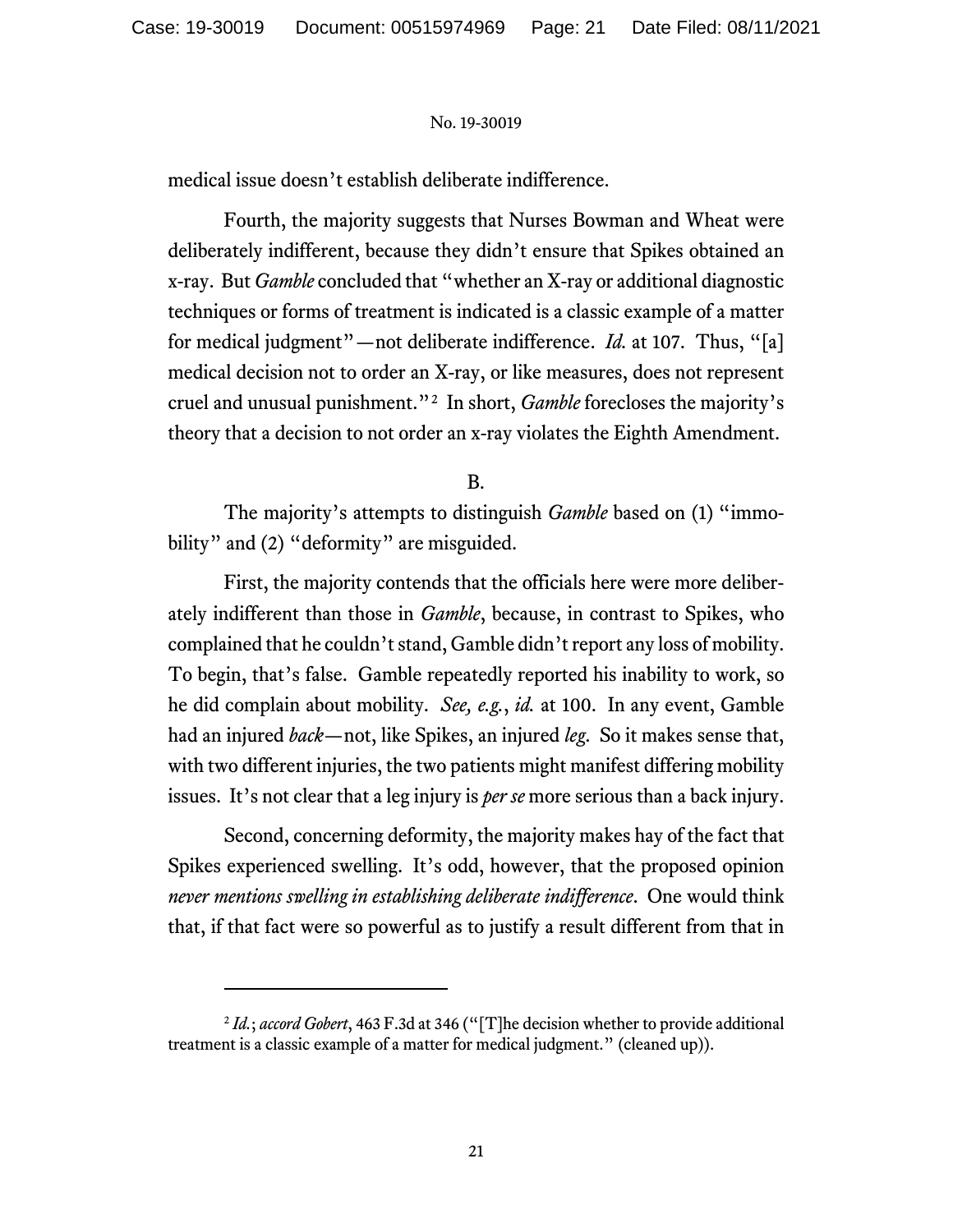*Gamble*, the majority would at least rely on it.

# II.

To prove the "extremely high standard"<sup>[3](#page-21-0)</sup> of deliberate indifference, "a plaintiff must show that the defendant: (1) was aware of facts from which the inference could be drawn that a substantial risk of serious harm exists; (2) subjectively drew the inference that the risk existed; and (3) disregarded the risk." *Cleveland v. Bell*, 938 F.3d 672, 676 (5th Cir. 2019) (cleaned up). Where officials provide some form of medical treatment, it becomes relatively difficult to show that they *disregarded the risk*, because "we do not demand perfection." *Sanchez v. Oliver*, 995 F.3d 461, 473 (5th Cir. 2021). Neither "an incorrect diagnosis by prison medical personnel"<sup>[4](#page-21-1)</sup> nor "mere disagreement with the treatment provided" is "sufficient to state a claim for deliberate indifference.<sup>"[5](#page-21-2)</sup> Thus, in those situations, we require a prisoner to "submit evidence that prison officials refused to treat him, ignored his complaints, intentionally treated him incorrectly, or engaged in any similar conduct that would clearly evince a wanton disregard for any serious medical needs." *Gobert*, 463 F.3d at 346 (cleaned up). The majority agrees that that accurately describes Spikes's burden.

But the officials did not (A) "refuse<sup>[]</sup> to treat [Spikes]," (B) "ignore<sup>[]</sup> his complaints," or (C) "intentionally treat<sup>[]</sup> him incorrectly." *Id.* (cleaned up).

## A.

The officials didn't "refuse[] to treat" Spikes. *Id.* (cleaned up). They

<span id="page-21-2"></span><span id="page-21-1"></span><span id="page-21-0"></span><sup>3</sup> *Gobert*, 463 F.3d at 346 (cleaned up); *accord Domino v. Tex. Dep't of Crim. Just.*, 239 F.3d 752, 756 (5th Cir. 2001).

<sup>4</sup> *Domino*, 239 F.3d at 756.

<sup>5</sup> *Easter v. Powell*, 467 F.3d 459, 464 (5th Cir. 2006) (per curiam).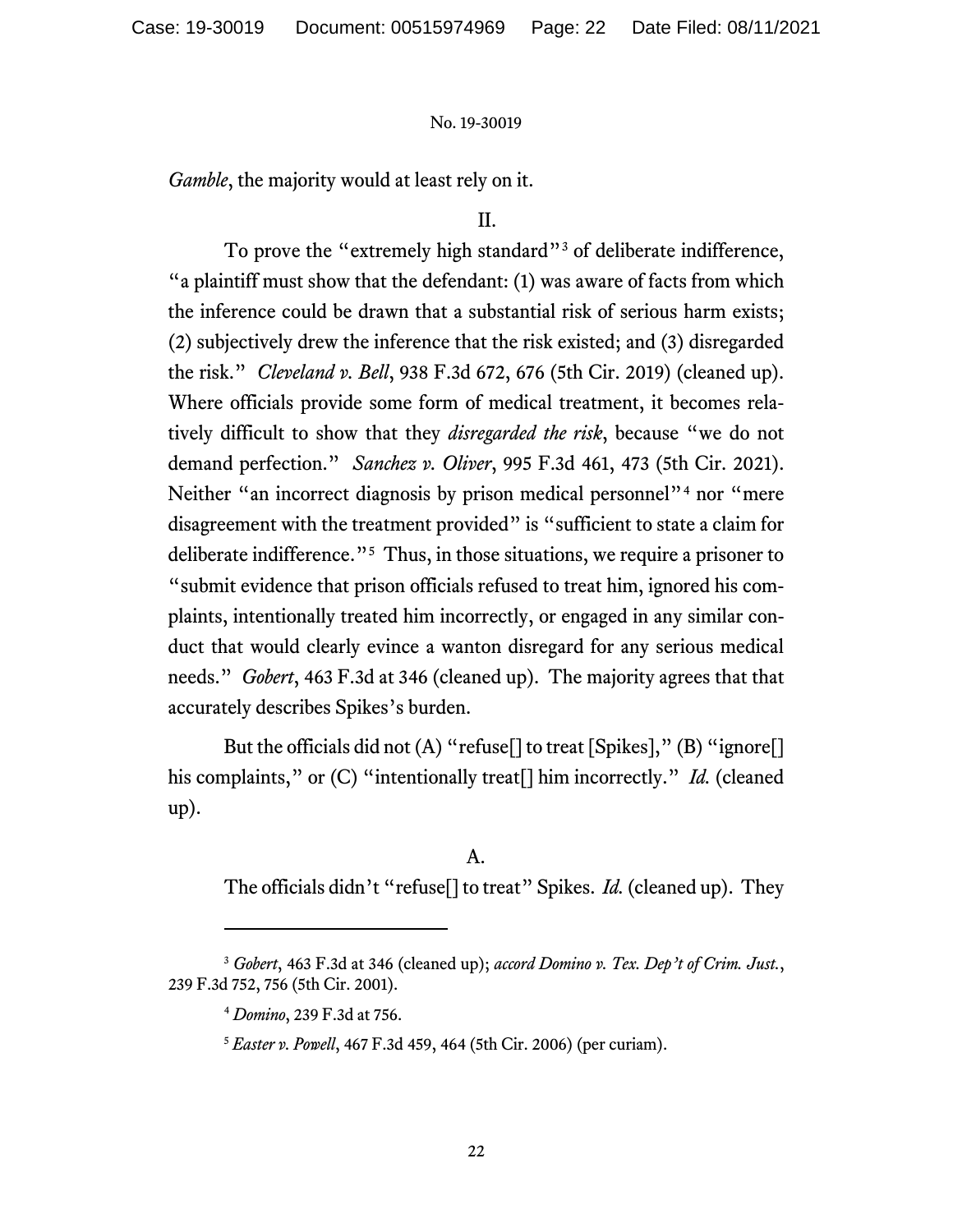prescribed analgesic balm, ibuprofen, and ice. When his pain persisted, they increased his ibuprofen dosage, reduced his activity, and gave him a bottom bunk and crutches. They put him on no-duty status—meaning that he wouldn't have to work—and told him not to participate in sports or weightlifting. Perhaps those treatments were inadequate. But they don't constitute a "refus[al] to treat" Spikes. *Id.* (cleaned up). In a word, "[t]he record of extensive medical treatment" shows that the officials' conduct does not "rise[] to the level of egregious intentional conduct required to satisfy the exacting deliberate indifference standard." *Id.* at 351.

# B.

The officials didn't "ignore[] [Spikes's] complaints." *Id.* at 346 (cleaned up). Nurses considered Spikes's condition on six occasions. And Dr. McVea eventually evaluated Spikes and properly diagnosed him. Perhaps the officials should've scheduled his x-ray more quickly. But a decision not to order an x-ray doesn't constitute deliberate indifference. *Gamble*, 429 U.S. at 107. Or maybe the officials should've seen him more often or ordered better treatment. Regardless, they didn't "ignore[] [Spikes's] complaints." *Id.*

# C.

There is no evidence that the officials "intentionally treated [Spikes] incorrectly." *Gobert*, 463 F.3d at 346 (cleaned up). They repeatedly noted that they believed that Spikes had pulled a muscle. Although the majority spills much ink stretching to conclude that the officials had *knowledge* of the seriousness of Spikes's injury, it makes no attempt to assert that any official engaged in "egregious *intentional* conduct." *Id.* at 351 (emphasis added).

# III.

Even setting aside the majority's botched constitutional analysis, the